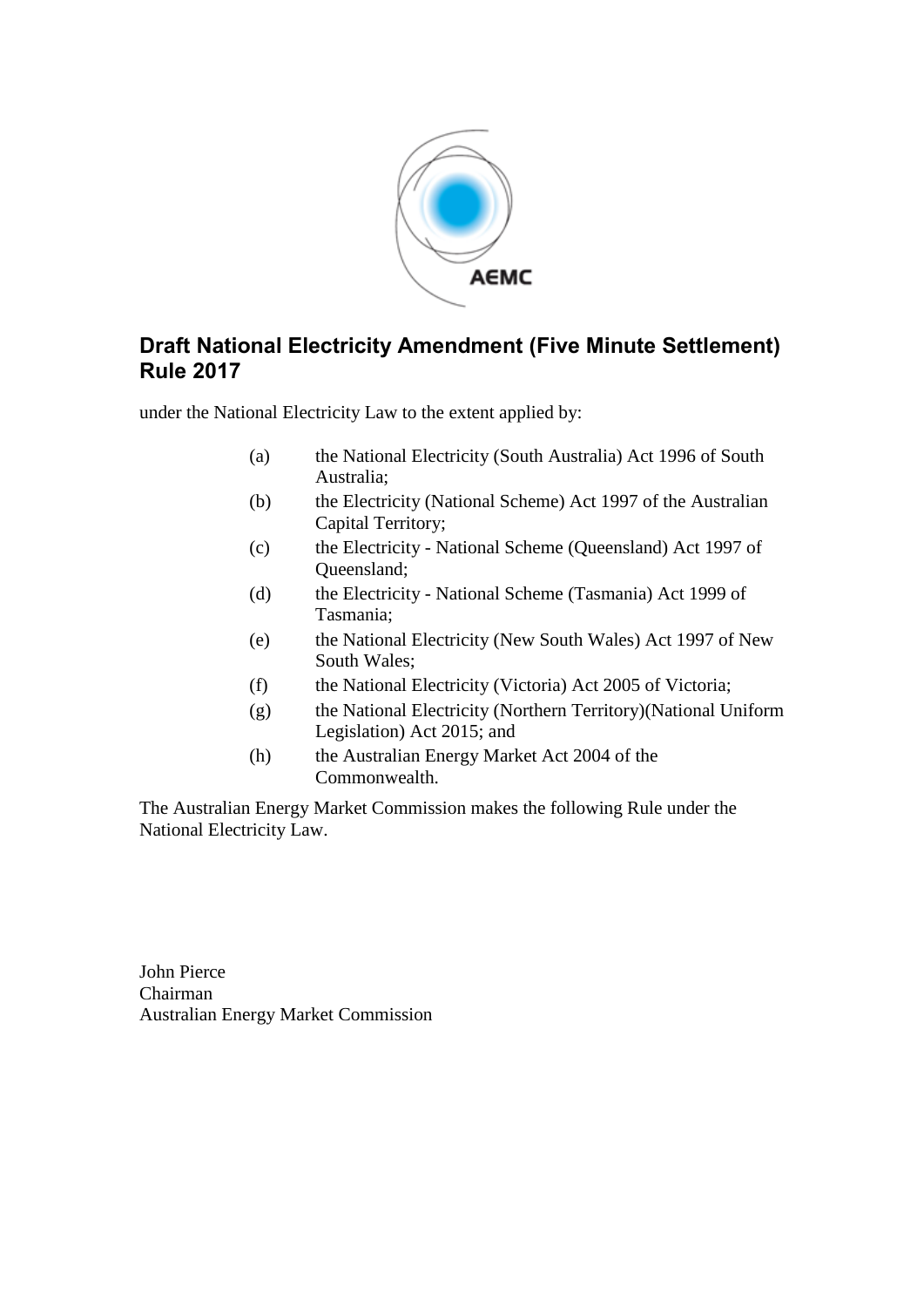## **Draft National Electricity Amendment (Five Minute Settlement) Rule 2017**

#### **1 Title of Rule**

This Rule is the *Draft National Electricity Amendment (Five Minute Settlement) Rule 2017*.

## **2 Commencement**

Schedule 7 will commence operation on [date rule is made].

Schedules 1 to 6 will commence operation on 1 July 2021.

## <span id="page-1-0"></span>**3 Amendment of the National Electricity Rules**

The National Electricity Rules are amended as set out in [Schedule 1.](#page-2-0)

# <span id="page-1-1"></span>**4 Amendment of the National Electricity Rules**

The National Electricity Rules are amended as set out in [Schedule 2.](#page-21-0)

## <span id="page-1-2"></span>**5 Amendment of the National Electricity Rules**

The National Electricity Rules are amended as set out in [Schedule 3.](#page-22-0)

<span id="page-1-3"></span>**6 Amendment of the National Electricity Rules**

The National Electricity Rules are amended as set out in [Schedule 4.](#page-23-0)

<span id="page-1-4"></span>**7 Amendment of the National Electricity Rules**

The National Electricity Rules are amended as set out in [Schedule 5.](#page-28-0)

## <span id="page-1-5"></span>**8 Amendment of the National Electricity Rules**

The National Electricity Rules are amended as set out in [Schedule 6.](#page-29-0)

# <span id="page-1-6"></span>**9 Savings and Transitional Amendments to the National Electricity Rules**

The National Electricity Rules are amended as set out in [Schedule 7.](#page-32-0)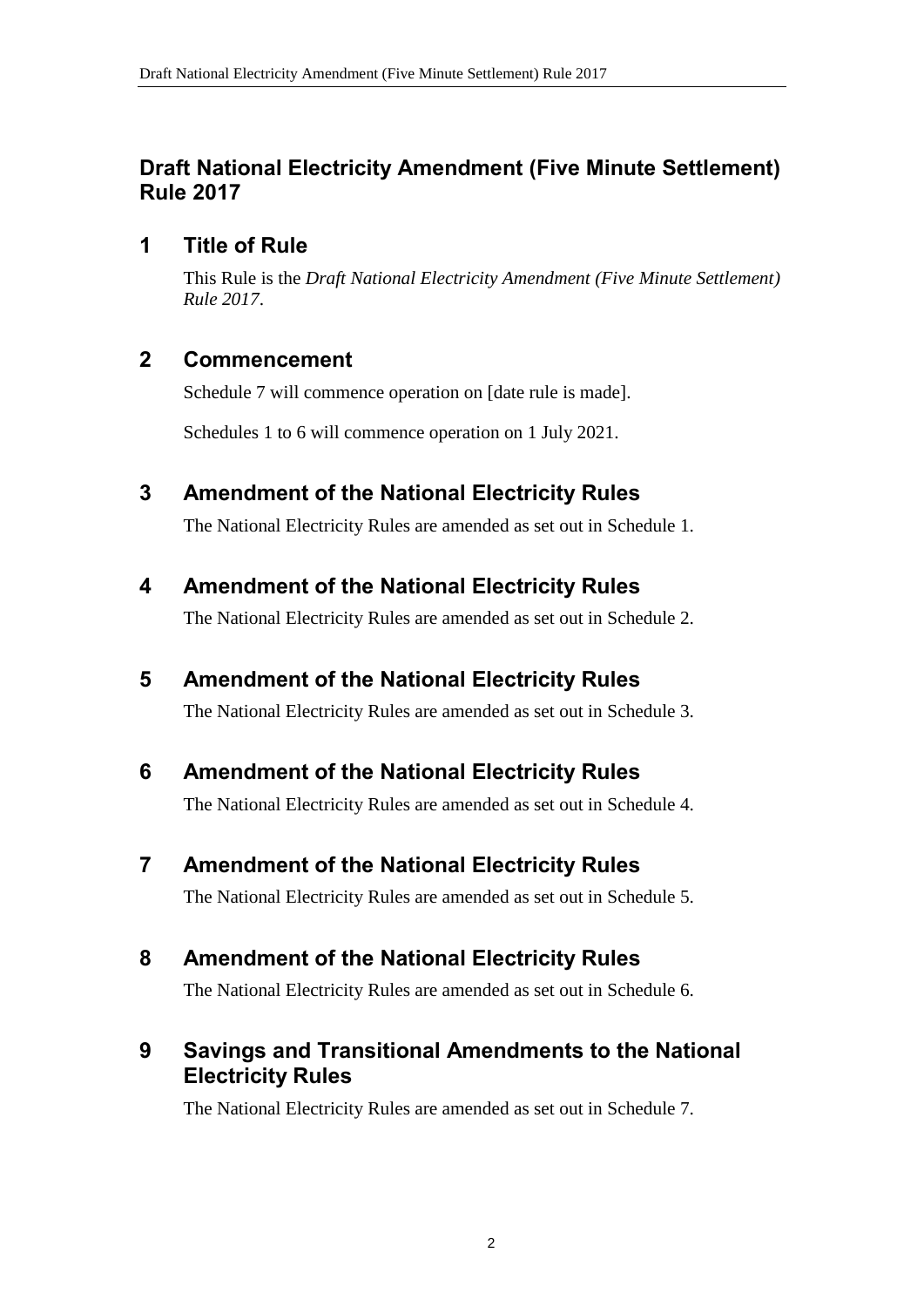# <span id="page-2-0"></span>**Schedule 1 Amendment to the National Electricity Rules**

[\(Clause 3\)](#page-1-0)

# **[1] Clause 3.2.2 Spot market**

In clause 3.2.2(c), after "*spot prices*", insert "and *ancillary service prices*".

# **[2] Clause 3.2.2 Spot market**

Omit clause 3.2.2(c1), and substitute "[**Deleted**]".

# **[3] Clause 3.4.1 Establishment of spot market**

Omit clause 3.4.1(a)(3), and substitute:

(a) for each *trading interval*, setting a *spot price* for electricity at each *regional reference node* and *market connection point*, and *ancillary service prices* at each *regional reference node*.

# **[4] Clause 3.4.1 Establishment of spot market**

Omit clauses  $3.4.1(b)(1)$  and  $(2)$  and substitute:

- (1) a *spot price* for *energy*; and
- (2) *ancillary service prices*,

to apply at each *regional reference node* for each *trading interval*.

# **[5] Clause 3.4.2 Trading day and trading interval**

Omit clause 3.4.2 in its entirety and substitute "[**Deleted**]".

# **[6] Clause 3.7.3 Short term PASA**

In clauses 3.7.3(b), (d)(4), (e)(1), (e)(2) and (h), omit "*trading interval"* and substitute "*30-minute period*".

# **[7] Clause 3.8.1 Central Dispatch**

In clause 3.8.1(e), omit "*dispatch interval*" and substitute "*trading interval*".

# **[8] Clause 3.8.4 Notification of scheduled capacity**

In clauses  $3.8.4(c)(1)$ , (d)(1) and (e)(1), omit "48" and substitute "288".

# **[9] Clause 3.8.6 Generating unit offers for dispatch**

In clauses  $3.8.6(a)(2)$  and (g), omit "48" and substitute "288".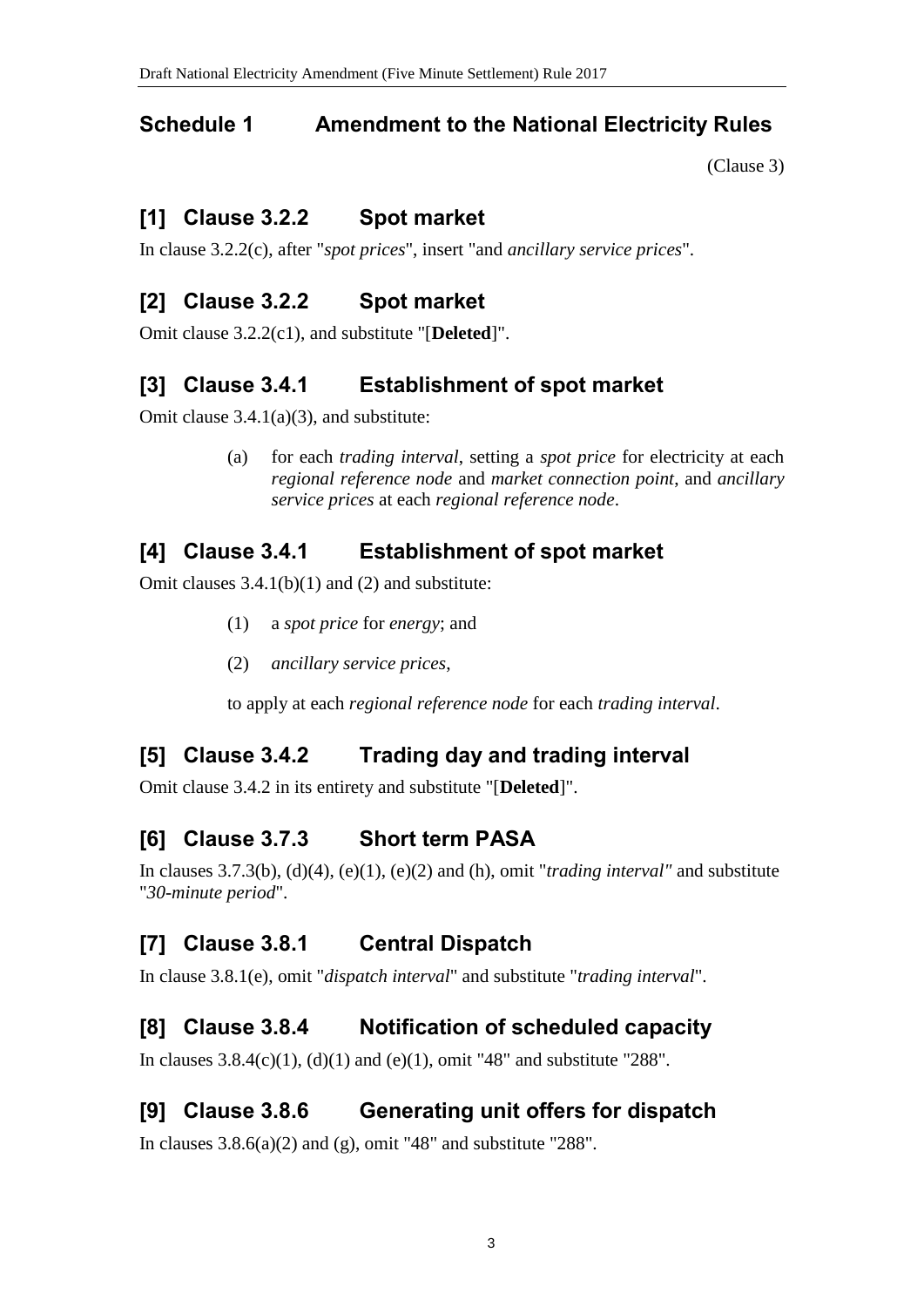#### **[10] Clause 3.8.6A Scheduled network service offers for dispatch**

In clause 3.8.6A(b), omit "48" and substitute "288".

## **[11] Clause 3.8.7 Bids for scheduled load**

In clause 3.8.7(c), omit "48" and substitute "288".

# **[12] Clause 3.8.7A Market ancillary service offers**

In clause 3.8.7A(b), omit "48" and substitute "288".

# **[13] Clause 3.8.11 Ancillary services constraints**

In clause 3.8.11(a1), omit "*dispatch interval*" and substitute "*trading interval*".

# **[14] Clause 3.8.20 Pre-dispatch schedule**

Omit clauses 3.8.20(b) and (c) and substitute:

- (b) The *pre-dispatch* process is to have a resolution of:
	- (1) one *30-minute period*; and
	- (2) one *trading interval*, for the period of 60 minutes from the time that the relevant *pre-dispatch schedule* is *published* by *AEMO*, provided that *AEMO* may at any stage provide the resolution required by this clause 3.8.20(b)(2) for a period longer than 60 minutes,

and no analysis will be made of operations within the *trading interval*, other than to ensure that *contingency capacity reserves* are adequate as set out in Chapter 4.

- (c) Subject to clause 3.8.20(b), *AEMO* must determine the *pre-dispatch schedule* on the basis of:
	- (1) *dispatch bids*, *dispatch offers* and *market ancillary service offers* submitted for the relevant *trading interval* or *trading intervals*;
	- (2) *AEMO's forecast power system load* for each *region* for the relevant *trading interval* or *trading intervals*; and
	- (3) the *unconstrained intermittent generation forecasts*,

and by using a process consistent with the principles for *central dispatch* as set out in clause 3.8.1.

## **[15] Clause 3.8.20 Pre-dispatch schedule**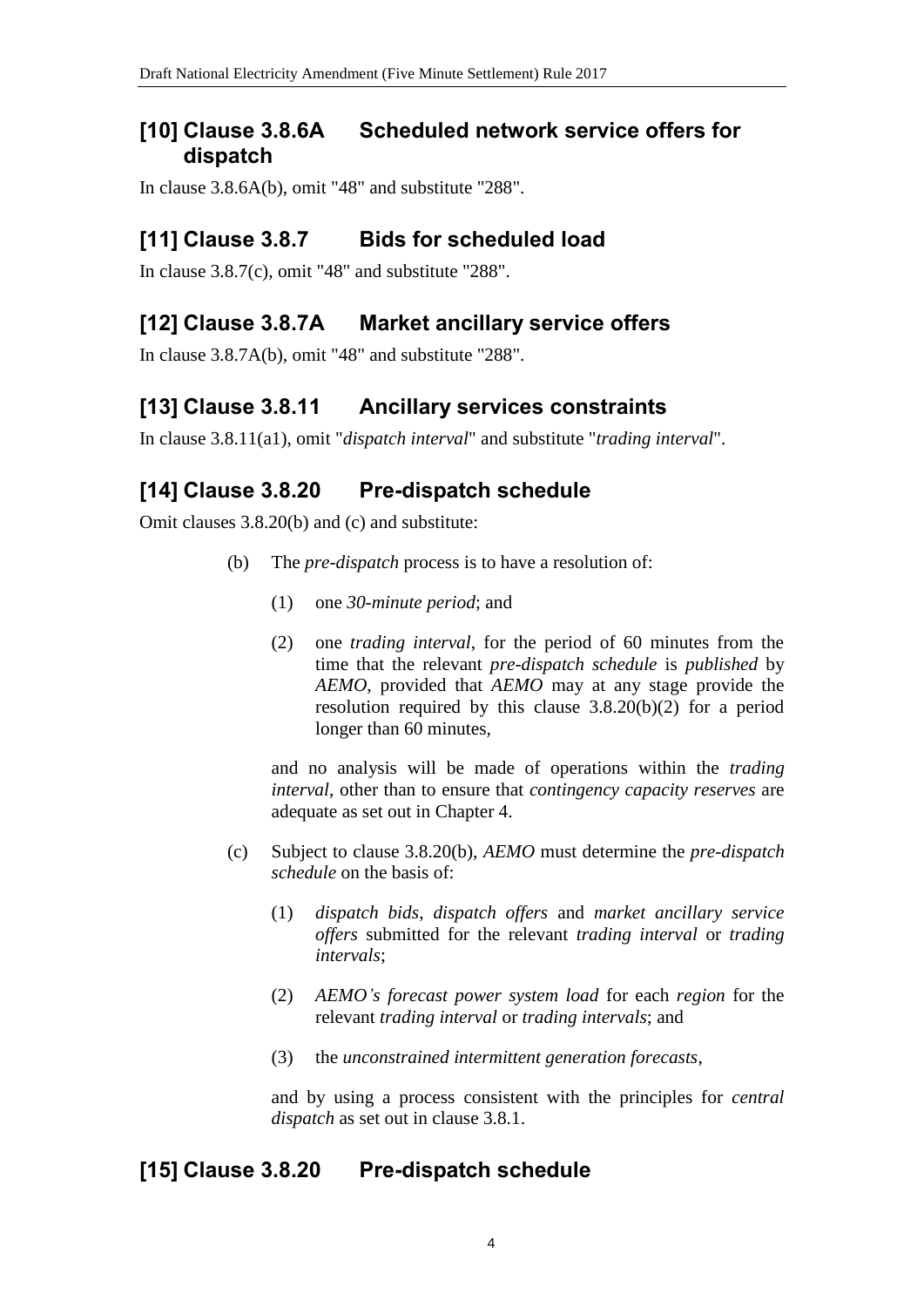At the beginning of clause 3.8.20(j), insert "Subject to clause 3.8.20(b),".

## **[16] Clause 3.8.20 Pre-dispatch schedule**

In clause 3.8.20(j), omit "The" and substitute "the".

#### **[17] Clause 3.8.20 Pre-dispatch schedule**

Omit clause 3.8.20(j)(2) and substitute:

(2) scheduled *trading interval* or *30-minute period loading level*  (as applicable) for each scheduled entity;

## **[18] Clause 3.8.20 Pre-dispatch schedule**

Omit clauses 3.8.20(j)(6) and (7) and substitute:

- (6) *unconstrained intermittent generation forecasts* for each *trading interval* or *30-minute period* (as applicable); and
- (7) for each *semi-scheduled generating unit* and *trading interval*  or *30-minute period* (as applicable), whether or not a condition for setting a *semi-dispatch interval* or *semi-dispatch intervals* applies.

## **[19] Clause 3.8.21 On-line dispatch process**

Omit clauses 3.8.21(a1), (b) and (c), and substitute:

- (a1) [**Deleted**]
- (b) The *dispatch algorithm* is to be run by *AEMO* for each *trading interval*. If the *dispatch algorithm* is not successfully run for any *trading interval* then the values of the last successful run of the *dispatch algorithm* must be used for that *trading interval*.
- (c) *Central dispatch* results in the setting of *spot prices* and *ancillary services prices* for each *trading interval* in accordance with rule 3.9.

#### **[20] Clause 3.8.21 On-line dispatch process**

Omit clauses 3.8.21(j) and (k) and substitute:

(j) If a *scheduled load*, *scheduled generating unit* or *semi-scheduled generating unit*, in respect of which a *dispatch inflexibility profile* has been notified to *AEMO* in accordance with clause 3.8.19, is *dispatched* from 0 MW in any *trading interval* by the *central dispatch* process, then the specified *dispatch inflexibility profile* must be used by *AEMO* as a *constraint* on the *dispatch* of that *plant* for the relevant subsequent *trading intervals*.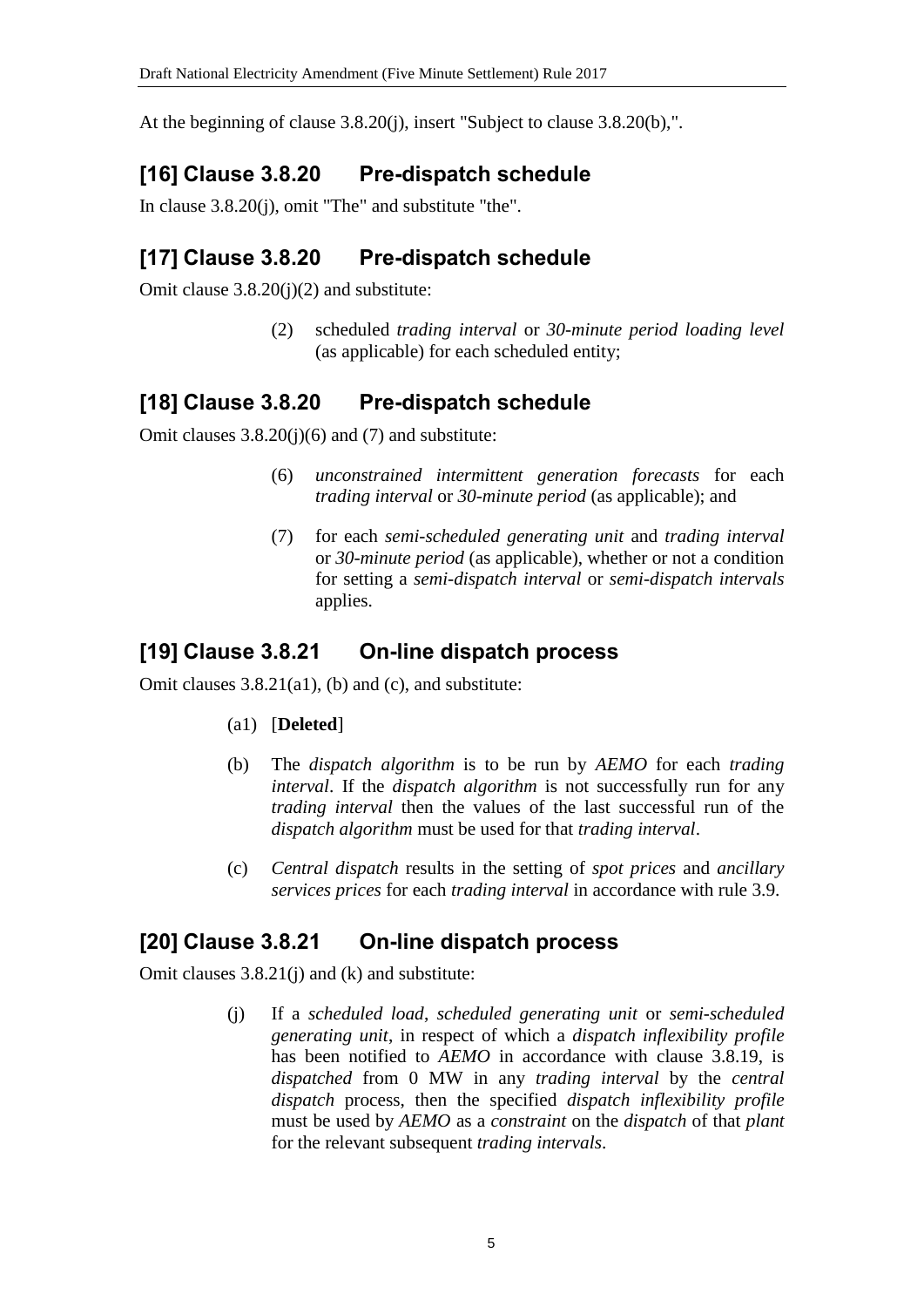(k) A *scheduled load or generating unit* whose *dispatch* is *constrained* in any *trading interval* due to a *dispatch inflexibility profile* submitted under clause 3.8.19 cannot be used as the basis for setting the *spot price* in that *trading interval* at any location.

## **[21] Clause 3.8.22A Offers, bids and rebids must not be false or misleading**

Omit clause 3.8.22A(e)(2), excluding the note, and substitute:

(2) the importance of *rebids* being made, where possible, in sufficient time to allow reasonable opportunity for other *Market Participants* to respond (including by making responsive *rebids*, by bringing one or more *generating units* into operation or increasing or decreasing the *loading level* of any *generating units*, or by adjusting the *loading level* of any *load*) prior to the commencement of the *trading interval* to which the *rebid* relates, and may have regard to any other relevant matter, including any of the matters referred to in sub-paragraphs  $(c)(1)$  to  $(5)$ .

## **[22] Clause 3.8.24 Scheduling errors**

In clause 3.8.24(a)(3), omit "*dispatch interval*" and substitute "*trading interval*".

## **[23] Clause 3.9.1 Principles applicable to spot price determination**

Omit clause 3.9.1(a) and substitute:

- (a) The principles applying to the determination of prices in the *spot market* are as follows:
	- (1) [**Deleted**]
	- (2) a *spot price* at a *regional reference node* is determined by the *central dispatch process* at that *regional reference node* for each *trading interval*;
	- (2A) the *central dispatch process* must determine an *ancillary service price* for each *market ancillary service* at each *regional reference node* for each interval *trading interval*;
	- (3) *spot prices* determine *dispatch* such that a *generating unit* or load whose dispatch bid or dispatch offer at a location is below the *spot price* at that location will normally be *dispatched*;
	- (3A) *generating units*, *scheduled network services* or *scheduled loads* which operate in accordance with a *direction*, are to be taken into account in the *central dispatch* process, but the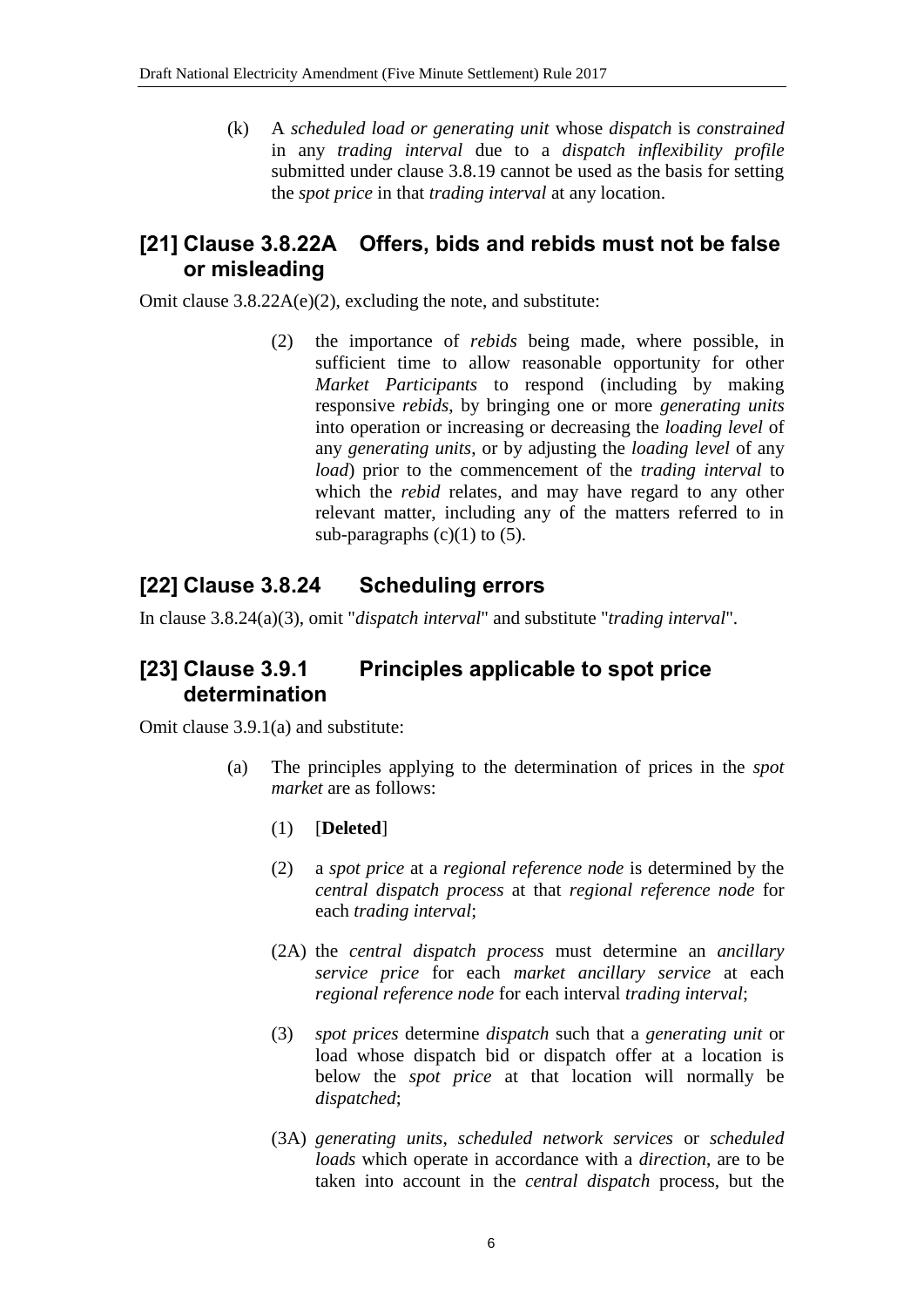*dispatch offer*, in the case of a *generating unit* or *scheduled network service*, which operates in accordance with a *direction*, or the *dispatch bid*, in the case of a *scheduled load* which operates in accordance with a *direction*, will not be used in the calculation of the *spot price* for the relevant *trading interval*;

- (3B) *ancillary service generating units* and *ancillary service loads* the subject of a fixed constraint (within the meaning of clause 3.8.23(g)) are to be taken into account in the *central dispatch* process, but the price in a *market ancillary service offer* which operates in accordance with a fixed constraint will not be used in the calculation of the *ancillary service price* for that *market ancillary service* for the relevant *trading interval*;
- (3C) *generating units* or *loads* which operate in accordance with a *direction* to provide an *ancillary service* are to be taken into account in the *central dispatch* process, but the price in a *market ancillary service offer* which operates in accordance with a *direction*, will not be used in the calculation of the *ancillary service price* for that *market ancillary service* for the relevant *trading interval*;
- (4) *network losses*, *network constraints*, the availability of *scheduled network services* and *network dispatch offers* are taken into account in the determination of *dispatch* and consequently affect *spot prices* and (apart from *network losses*) *ancillary services prices*;
- (5) where the *energy* output of a *Registered Participant* is limited above or below the level at which it would otherwise have been *dispatched* by *AEMO* on the basis of its *dispatch offer* or *dispatch bid* due to an *ancillary services direction*, the *Registered Participant's dispatch offer* or *dispatch bid* is taken into account in the determination of *dispatch* but the *dispatch offer* or *dispatch bid* will not be used in the calculation of the *spot price* for the relevant *trading interval*;
- (5A) *market ancillary service offers*, in other *ancillary services markets*, due to an *ancillary services direction* are taken into account in the determination of *dispatch* and consequently affect *ancillary service prices* in those other *ancillary services markets*;
- (6) when the *spot price* is determined, it applies to both sales and purchases of electricity at a particular location and time;
- (6A) when an *ancillary service price* is determined for an *ancillary service*, it applies to purchases of that *ancillary service*;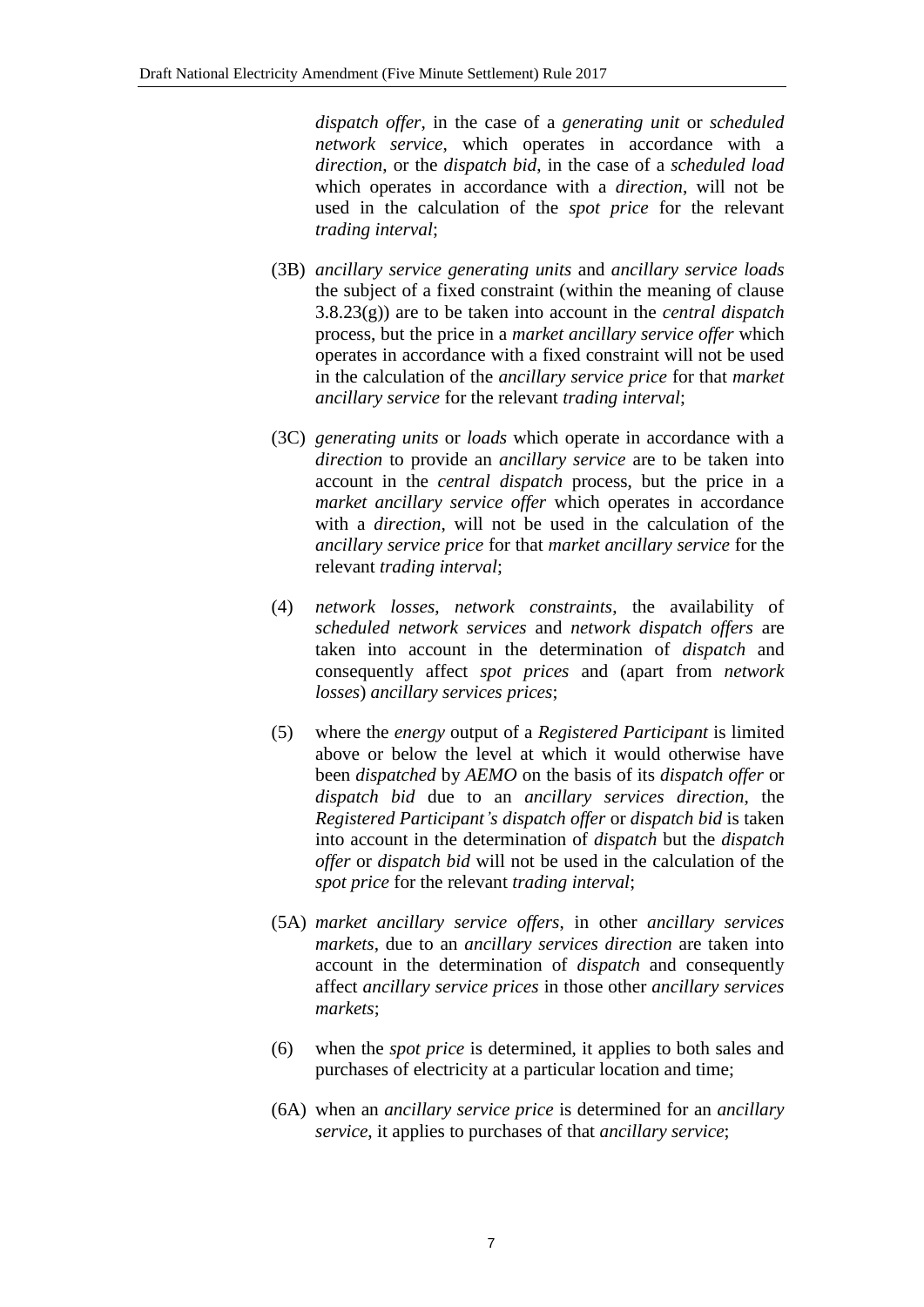- (6B) when an *ancillary service price* is determined under paragraph (6A) for a *regulation service*, it applies to purchases of that *regulation service* and, where appropriate, purchases of a *delayed service*;
- (7) *spot prices* provide *Market Participants* with signals as to the value of providing or cost of consuming electricity at a particular location at a particular time; and
- (7A) *ancillary service prices* provide *Ancillary Service Providers* with signals as to the value of providing the relevant *market ancillary service* within a particular *region* at a particular time.

#### **[24] Clause 3.9.2 Determination of spot prices**

Omit clauses 3.8.2(c), (d) and (e) and substitute:

- (c) Each time the *dispatch algorithm* is run by *AEMO*, it must determine a *spot price* for each *regional reference node* for a *trading interval* in accordance with clause 3.8.21(b), provided that if *AEMO* fails to run the *dispatch algorithm* to determine *spot prices* for any *trading interval* then the *spot price* for that *trading interval* is the last *spot price* determined by the *dispatch algorithm* prior to the relevant *trading interval*.
- (d) The *spot price* at a *regional reference node* represents the marginal value of *supply* at that location and time, this being determined as the price of meeting an incremental change in *load* at that location and time in accordance with clause 3.8.1(b) provided that if *AEMO* has made a declaration that the *market* is suspended under clause 3.14.3, then the *spot price* for any *trading interval* during the period during which the *spot market* is suspended must be determined in accordance with clause 3.14.5.
- (e) Notwithstanding clauses 3.9.2(c) or (d), for any *trading interval* if:
	- (1) the *spot price* for that *trading interval*has not already been set by the *central dispatch process* and *AEMO* reasonably determines that the *central dispatch process* may determine that all *load* in a *region* could not otherwise be supplied and *AEMO* issues instructions that are current for that *trading interval* to *Network Service Providers* or *Market Participants* to shed *load*, then *AEMO* must set the *spot price* at that *region's regional reference node* to equal the *market price cap*;
	- (2) *AEMO* has declared a *trading interval* to be an *intervention pricing interval* under clause 3.9.3(a), then subject to clauses 3.9.3(c) and 3.9.3(d) *AEMO* must set the *spot price* in accordance with clause 3.9.3; and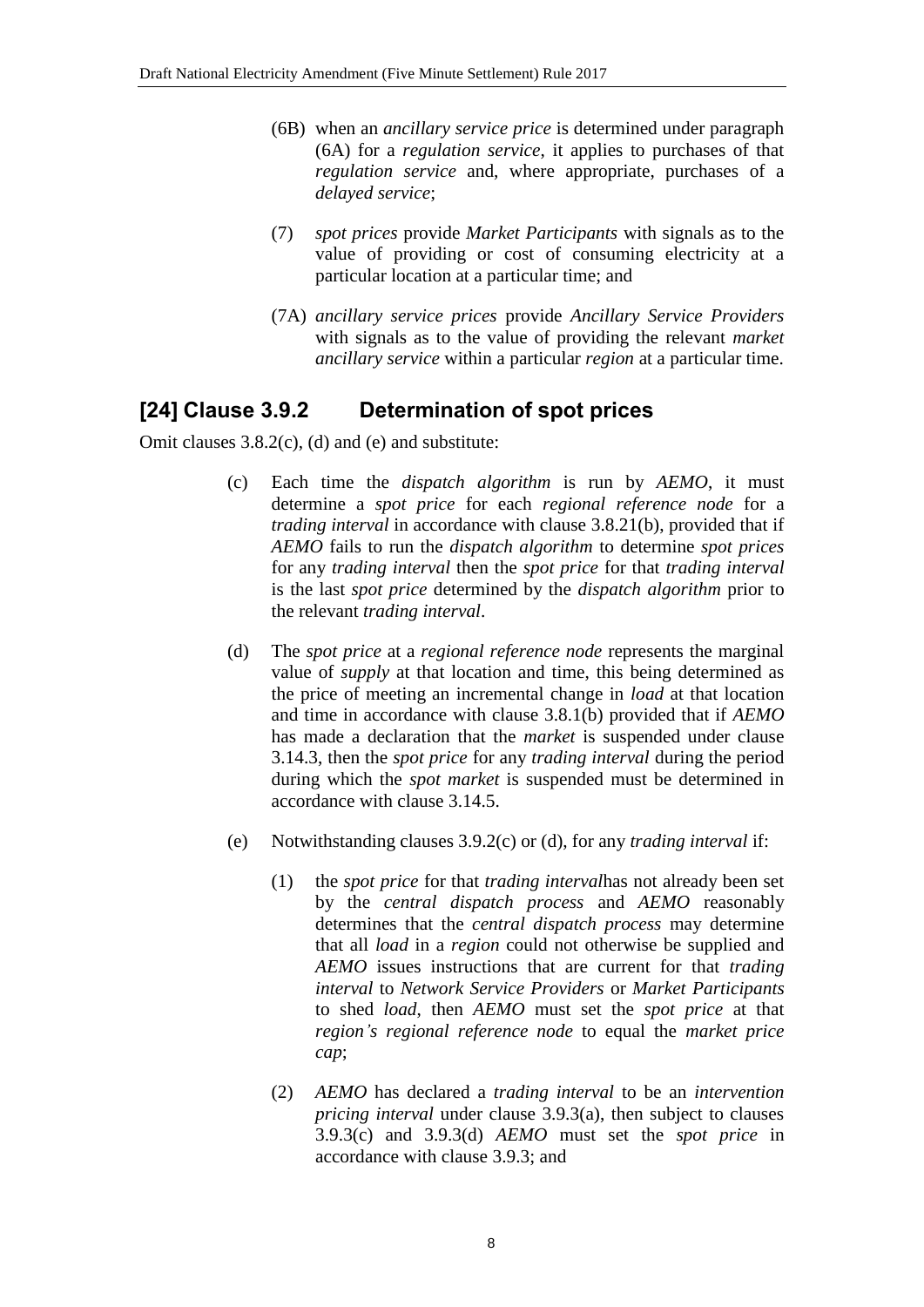#### (3) **[Deleted]**

(4) an *administered price period* in accordance with rule 3.14 applies, then *AEMO* must limit the *spot price* in accordance with clause 3.14.2(d1).

#### **[25] Clause 3.9.2 Determination of spot prices**

Omit clause 3.9.2(h) and substitute:

#### (h) **[Deleted]**

#### **[26] Clause 3.9.2 Determination of spot prices**

Omit clause 3.9.2(k) and substitute:

(k) If a test is being conducted on a *generating unit* or *scheduled load* in accordance with clause 3.11.2 and for the purpose of conducting that test, the *generating unit* or *scheduled load* is excluded from *central dispatch*, then that *generating unit* or *scheduled load* cannot be used to set the *spot price* for the relevant *trading interval*.

#### **[27] Clause 3.9.2A Determination of ancillary services prices**

Omit clause 3.9.2A(a) and substitute:

(a) Each time the *dispatch algorithm* is run by *AEMO*, it must determine an *ancillary service price* for each *market ancillary service* for each *regional reference node* which is to apply until the next time the *dispatch algorithm* is run, provided that if *AEMO* fails to run the *dispatch algorithm* to determine *ancillary service prices* for any *trading interval* then the *ancillary service price* for that *trading interval* is the last *ancillary service price* determined by the *dispatch algorithm* prior to the relevant *trading interval*.

#### **[28] Clause 3.9.2B Pricing where AEMO determines a manifestly incorrect input**

In clause 3.9.2B(a), omit the definition of "**Last correct dispatch interval**" and substitute:

> **Last correct trading interval** means the most recent *trading interval* preceding the affected *trading interval* that is not itself an affected *trading interval*.

#### **[29] Clause 3.9.2B Pricing where AEMO determines a manifestly incorrect input**

Omit clauses 3.9.2B(b), (c), (d), (e) and (f) and substitute: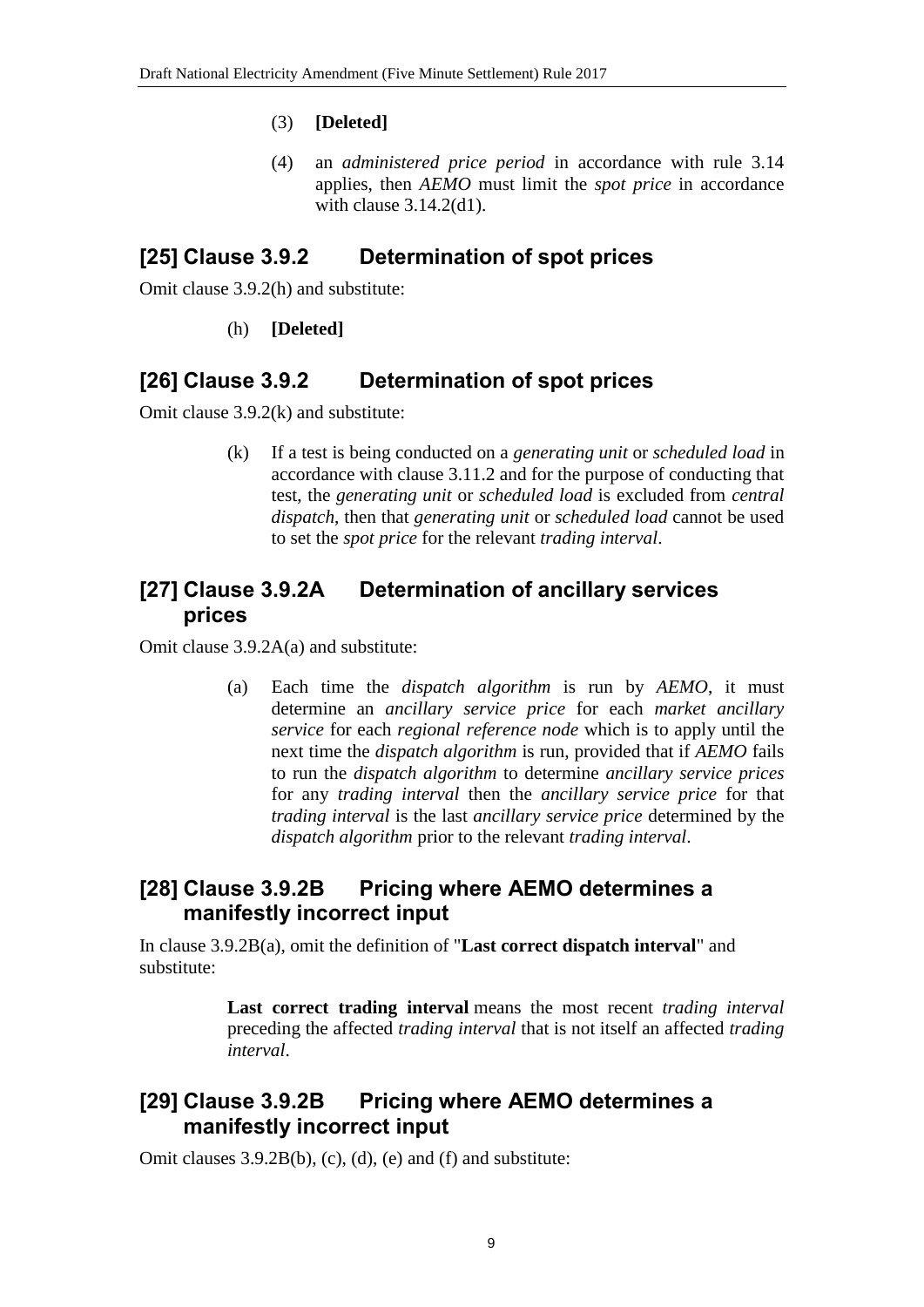- (b) *AEMO* may apply the automated procedures developed in accordance with clause 3.9.2B(h), to identify a *trading interval* as subject to review ("a *trading interval* **subject to review**").
- (c) *AEMO* may also determine that a *trading interval* is subject to review if *AEMO* considers that it is likely to be subject to a manifestly incorrect input, but only where the *trading interval* immediately preceding it was a *trading interval* subject to review.
- (d) *AEMO* must determine whether a *trading interval* subject to review contained a manifestly incorrect input to the *dispatch algorithm* ("an affected *trading interval*").
- (e) Where *AEMO* determines an affected *trading interval AEMO* must:
	- (1) replace all *spot prices* and *ancillary service prices* with the corresponding prices for the last correct *trading interval*; and
	- (2) recalculate, in accordance with clause 3.9.2(h), and adjust the *spot price* for each affected *trading interval*.
- (f) *AEMO* may only carry out the action described in clause 3.9.2B(e) if no more than 30 minutes have elapsed since the publication of the *spot prices* for the *trading interval* subject to review.

#### **[30] Clause 3.9.2B Pricing where AEMO determines a manifestly incorrect input**

Omit clauses 3.9.2B(h) and substitute:

(h) *AEMO* must, in consultation with *Registered Participants*, develop procedures for the automatic identification of *trading intervals* subject to review under clause 3.9.2B (b) ("the **automated procedures**").

#### **[31] Clause 3.9.2B Pricing where AEMO determines a manifestly incorrect input**

Omit clause 3.9.2B(l) and substitute:

(l) *AEMO* must report on the findings of the review under clause 3.9.2B(k) and must include in that report details of all *trading intervals* subject to review that were not affected *trading intervals* and an analysis of why such intervals were identified as subject to review.

#### **[32] Clause 3.9.3 Pricing in the event of intervention by AEMO**

Omit clauses 3.9.3(a) to (e) and substitute: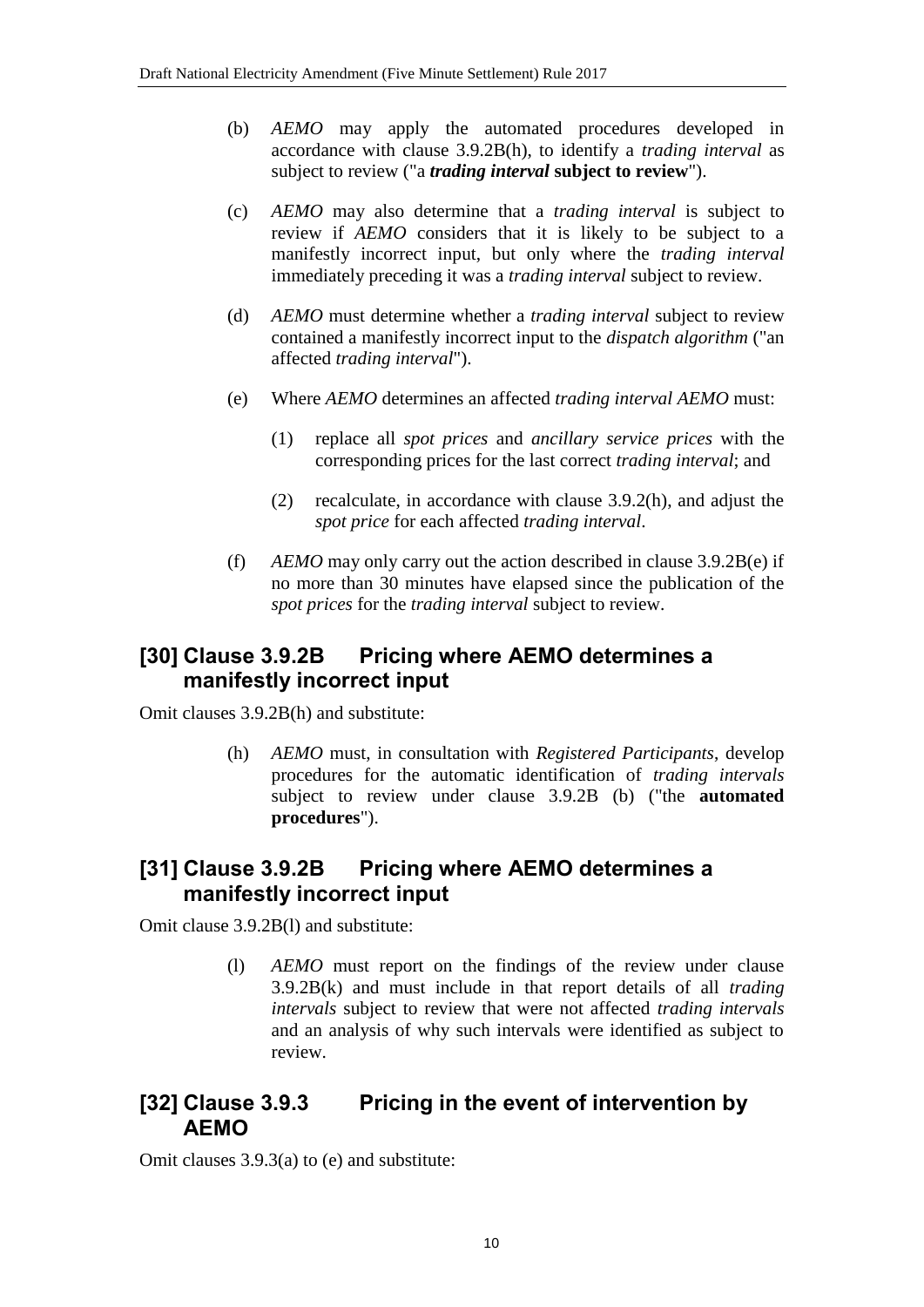- (a) In respect of a *trading interval* where an *AEMO intervention event* occurs *AEMO* must declare that *trading interval* to be an *intervention pricing interval*.
- (b) Subject to paragraphs (c) and (d), *AEMO* must in accordance with the methodology or assumptions *published* pursuant to paragraph (e) set the *spot price* and *ancillary service prices* for an *intervention pricing interval* at the value which *AEMO*, in its reasonable opinion, considers would have applied as the *spot price* and *ancillary service price* for that *trading interval* in the relevant *region* had the *AEMO intervention event* not occurred.
- (c) *AEMO* may continue to set *spot prices* pursuant to clause 3.9.2 and *ancillary service prices* pursuant to clause 3.9.2A until the later of:
	- (1) the second *trading interval* after the first *trading interval* in which the *AEMO intervention event* occurred; or
	- (2) if applicable, the second *trading interval* after the restoration of the *power system* to a *secure operating state* after any *direction* which constitutes the *AEMO intervention event* was issued, provided that *AEMO* must use its reasonable endeavours to set *spot prices* and *ancillary service prices* pursuant to this clause 3.9.3 as soon as practicable following the *AEMO intervention event*.
- (d) *AEMO* must continue to set *spot prices* pursuant to clause 3.9.2 and *ancillary service prices* pursuant to clause 3.9.2A if a *direction* given to a *Registered Participant* in respect of *plant* at the *regional reference node* would not in *AEMO*'s reasonable opinion have avoided the need for any *direction* which constitutes the *AEMO intervention event* to be issued.
- (e) Subject to paragraph (g), *AEMO* must develop in accordance with the *Rules consultation procedures* and *publish* details of the methodology it will use, and any assumptions it may be required to make, to determine *spot prices* and *ancillary service prices* for the purposes of paragraph (b).

## **[33] Clause 3.9.4 Market Price Cap**

Omit clause 3.9.4(a) and substitute:

(a) The *market price cap* is a price cap which is to be applied to *spot prices*.

## **[34] Clause 3.9.5 Application of the Market Price Cap**

In clause 3.9.5(a), omit "*Dispatch prices*" and substitute "*Spot prices*".

# **[35] Clause 3.9.5 Application of the Market Price Cap**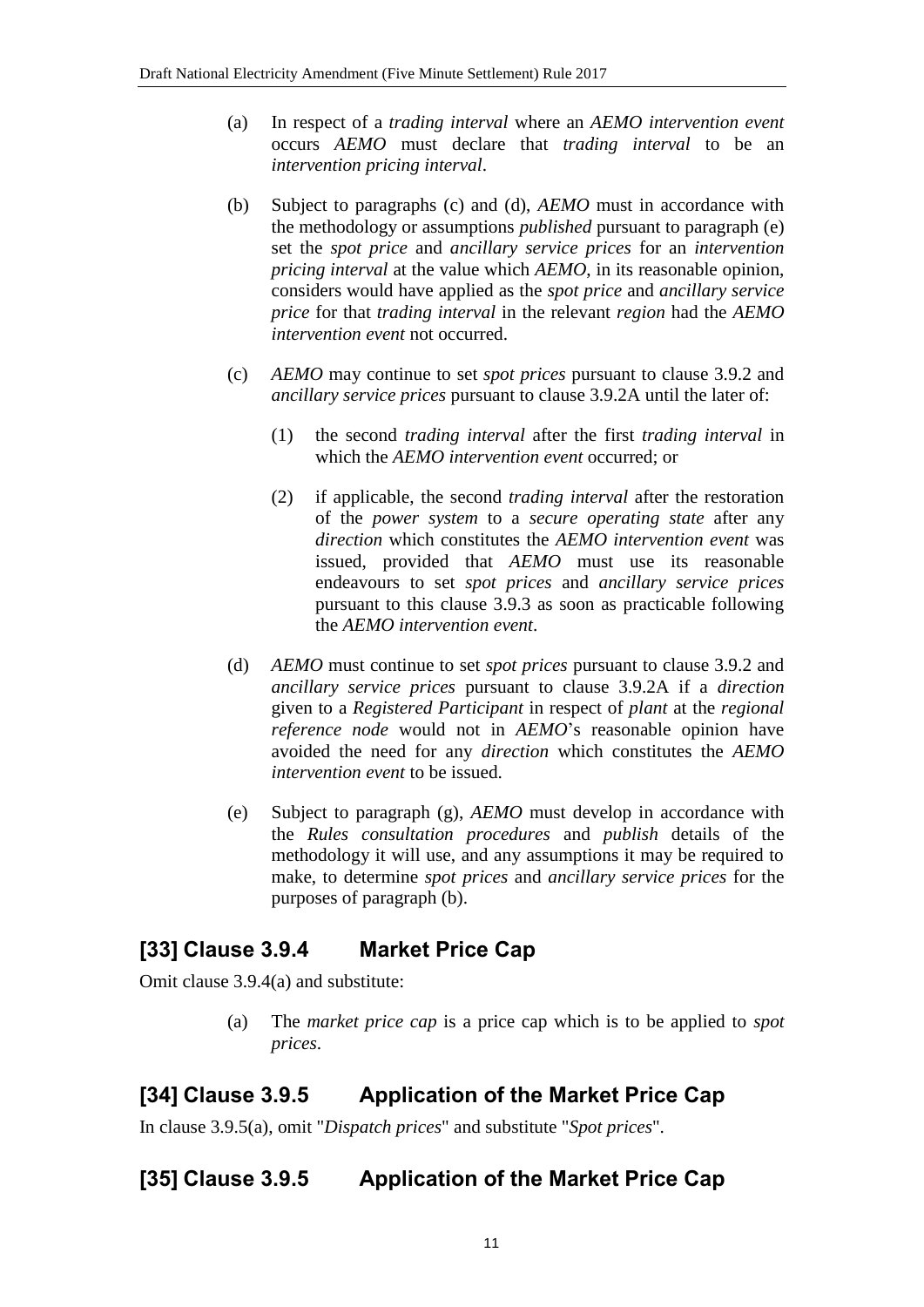In clause 3.9.5(b), omit "*dispatch prices*" and substitute "*spot prices*".

# **[36] Clause 3.9.5 Application of the Market Price Cap**

In clause 3.9.5(b), omit "*dispatch price*" wherever occurring and substitute "*spot price*".

# **[37] Clause 3.9.5 Application of the Market Price Cap**

In clause 3.9.5(c), omit "*dispatch prices*" and substitute "*spot prices*".

# **[38] Clause 3.9.5 Application of the Market Price Cap**

In clause 3.9.5(c), omit "*dispatch price*" and substitute "*spot price*".

# **[39] Clause 3.9.5 Application of the Market Price Cap**

In clause 3.9.5(c), omit "*dispatch interval*" and substitute "*trading interval*".

# **[40] Clause 3.9.6 Market Floor Price**

In clause 3.9.6(a), omit "*dispatch prices*" and substitute "*spot prices*".

# **[41] Clause 3.9.6A Application of the Market Floor Price**

In clause 3.9.6A(a), omit "*Dispatch prices*" and substitute "*Spot prices*".

# **[42] Clause 3.9.6A Application of the Market Floor Price**

In clause 3.9.6A(b), omit "*dispatch prices*" and substitute "*spot prices*".

# **[43] Clause 3.9.6A Application of the Market Floor Price**

In clause 3.9.6A(b), omit "*dispatch price*" wherever occurring and substitute "*spot price*".

# **[44] Clause 3.9.6A Application of the Market Floor Price**

In clause 3.9.6A(c), omit "*dispatch price*" and substitute "*spot price*".

# **[45] Clause 3.9.6A Application of the Market Floor Price**

In clause 3.9.6A(c), omit "*dispatch prices*" and substitute "*spot prices*".

# **[46] Clause 3.9.6A Application of the Market Floor Price**

In clause 3.9.6A(c), omit "*dispatch interval*" and substitute "*trading interval*".

# **[47] Clause 3.9.7 Pricing for constrained-on scheduled generating units**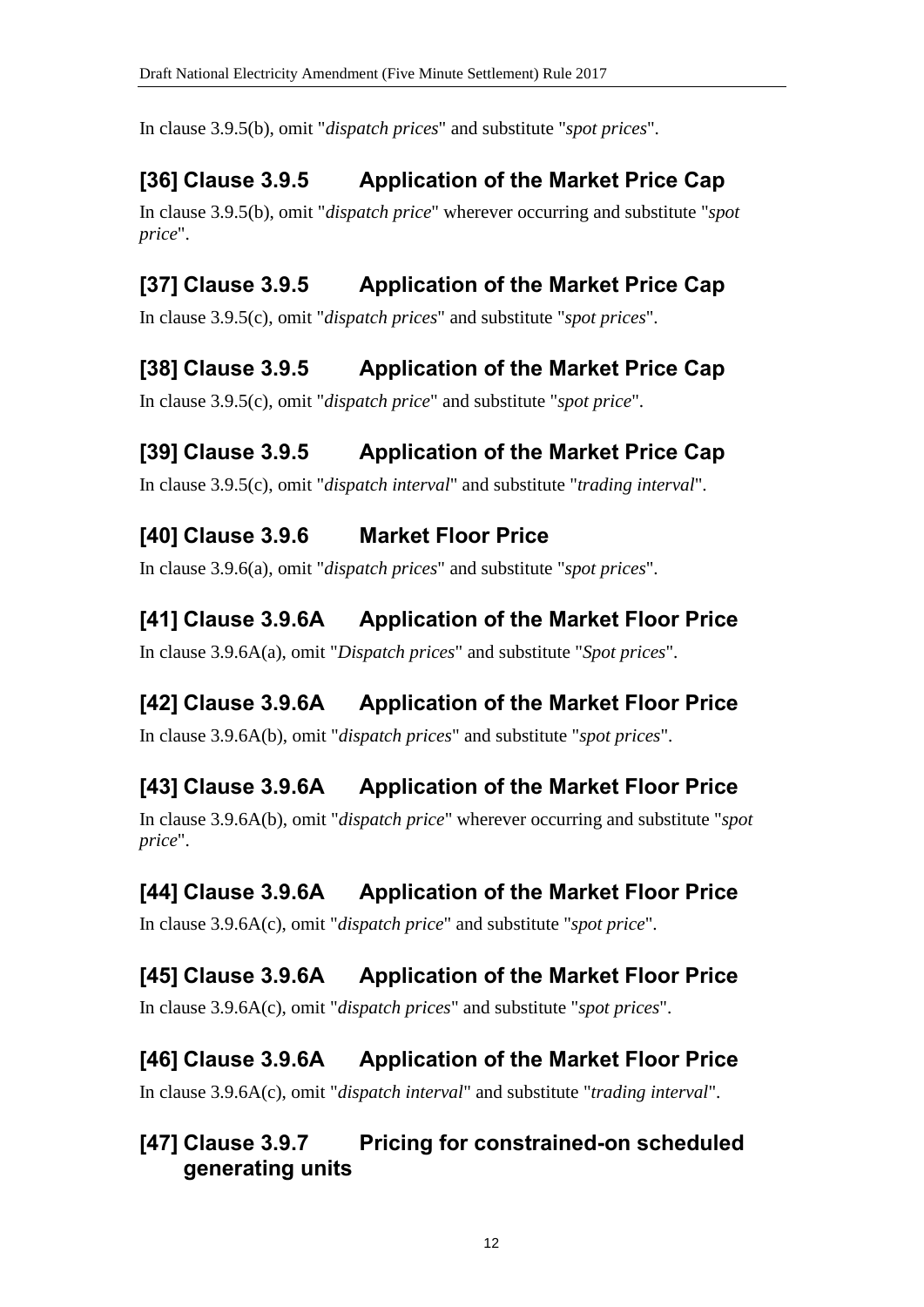In clause 3.9.7(a), omit "*dispatch interval*," wherever occurring and substitute "*trading interval*,".

## **[48] Clause 3.9.7 Pricing for constrained-on scheduled generating units**

In clause 3.9.7(a), omit "*dispatch price*" and substitute "*spot price*".

#### **[49] Clause 3.9.7 Pricing for constrained-on scheduled generating units**

In clause 3.9.7(b), omit "*dispatch price*" and substitute "*spot price*".

## **[50] Clause 3.12.2 Affected Participants and Market Customers entitlements to compensation in relation to AEMO intervention**

In clause 3.12.2(b), omit "\$5,000" and substitute "\$1,000".

## **[51] Clause 3.12.2 Affected Participants and Market Customers entitlements to compensation in relation to AEMO intervention**

In clause 3.12.2(d)(1), omit "\$5,000" and substitute "\$1,000".

# **[52] Clause 3.12.2 Affected Participants and Market Customers entitlements to compensation in relation to AEMO intervention**

In clause 3.12.2(i), omit "\$5,000" and substitute "\$1,000".

## **[53] Clause 3.12A.4 Rebid of capacity under restriction offers**

In clause 3.12A.4, omit "*dispatch interval*" wherever occurring and substitute "*trading interval*".

# **[54] Clause 3.12A.5 Dispatch of restriction offers**

In clause 3.12A.5(a), omit "*dispatch interval*" and substitute "*trading interval*".

#### **[55] Clause 3.12A.6 Pricing during a restriction price trading interval**

In clause 3.12A.6, omit "*dispatch prices*" and substitute "*spot prices*".

#### **[56] Clause 3.12A.6 Pricing during a restriction price trading interval**

In clause 3.12A.6, omit "*dispatch price*" and substitute "*spot price*".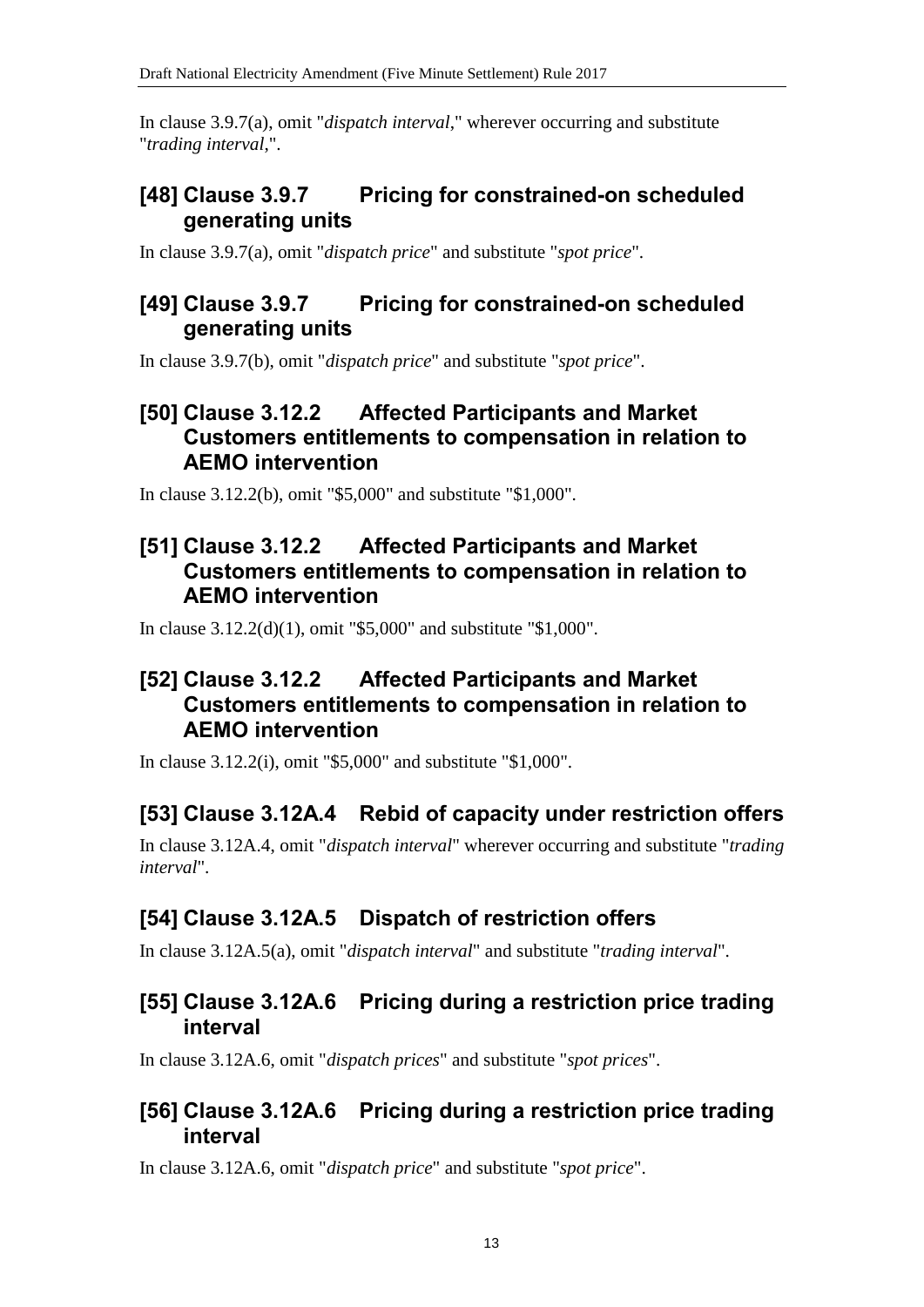## **[57] Clause 3.13.4 Spot market**

In Clause 3.13.4(c), omit "*trading interval*" and substitute "*30-minute period*".

# **[58] Clause 3.13.4 Spot market**

In clause 3.13.4(f) omit "Details" and substitute "Subject to clause 3.7.20(b) details".

# **[59] Clause 3.13.4 Spot market**

In clause 3.13.4(f) after "*trading interval*" insert "or *30-minute period* (as applicable)".

# **[60] Clause 3.13.4 Spot market**

In clause 3.13.4(g) omit "or *dispatch interval* (as applicable)" and insert "or *30-minute period* (as applicable)

# **[61] Clause 3.13.4 Spot market**

Omit clause 3.13.4(h), and substitute:

(h) Together with its forecast *spot prices*, *AEMO* must *publish* details of the expected sensitivity of the forecast *spot prices* for each *30-minute period* to changes in the forecast *load* or *generating unit* availability.

## **[62] Clause 3.13.4 Spot market**

In clause 3.13.4(l) omit "*dispatch price*" and insert "*spot price*".

## **[63] Clause 3.13.4 Spot market**

After clause 3.13.4(l), insert:

(l1) In addition to the *spot price*, *AEMO* must *publish* a 30-minute price for a *regional reference node* for each *30-minute period*. The 30-minute price must be calculated in accordance with clause 11.100.7.

## **[64] Clause 3.13.4 Spot market**

In clause 3.13.4(p)(7), omit "*dispatch interval*" and substitute "*trading interval*".

## **[65] Clause 3.13.4 Spot market**

In clause 3.13.4(p)(8), omit "*dispatch interval*" and substitute "*trading interval*".

# **[66] Clause 3.13.4 Spot market**

In clause 3.13.4(q)(1), omit "and *dispatch interval*".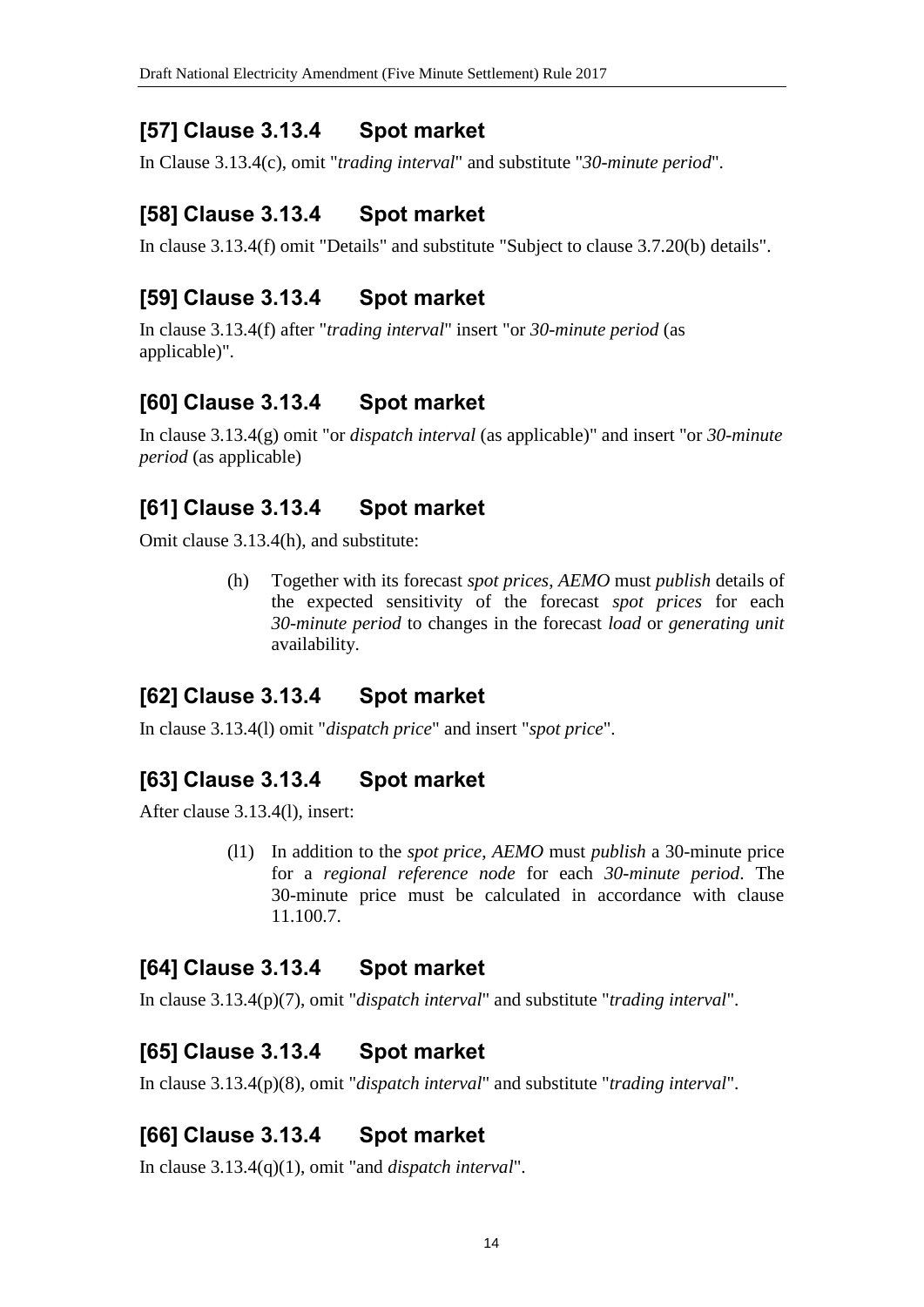## **[67] Clause 3.13.4 Spot market**

Omit clause 3.13.4(q)(2) and substitute:

(2) for each *semi-scheduled generating unit* in each *trading interval*, whether or not a condition for setting a *semi-dispatch interval* applied,

## **[68] Clause 3.13.4 Spot market**

In clause 3.13.4(u), omit "*dispatch interval*" and substitute "*trading interval*".

## **[69] Clause 3.13.4 Spot market**

In clause 3.13.4(u) (3), omit "*dispatch price*" and substitute "*spot price*".

#### **[70] Clause 3.13.7 Monitoring of significant variation between forecast and actual prices by AER**

Omit clause 3.13.7(d) and substitute:

- (d) The *AER* must, within 40 *business days* of the end of a week in which any 30 minute price *published* under clause 3.13.4(l1) exceeded \$5,000/MWh , prepare and *publish* a report which must:
	- (1) describe the significant factors that contributed to 30 minute price exceeding \$5,000/MWh, including the withdrawal of *generation* capacity and *network* availability;
	- (2) assess whether *rebidding* pursuant to clause 3.8.22 contributed to 30 minute price exceeding \$5,000/MWh; and
	- (3) identify the marginal *scheduled generating units* and *semi-scheduled generating units* for the relevant period and all *scheduled generating units* and *semi-scheduled generating units* for which any *dispatch offer* for a *trading interval* in the relevant period was equal to or greater than \$5,000/MWh and compare these *dispatch offers* to relevant dispatch offers in previous *trading intervals*.

#### **[71] Clause 3.13.7 Monitoring of significant variation between forecast and actual prices by AER**

In clause 3.13.7(e), after "Where" insert ":"

# **[72] Clause 3.13.7 Monitoring of significant variation between forecast and actual prices by AER**

In clause 3.13.7(e)(1), after "relevant *spot price*" omit "for *energy*"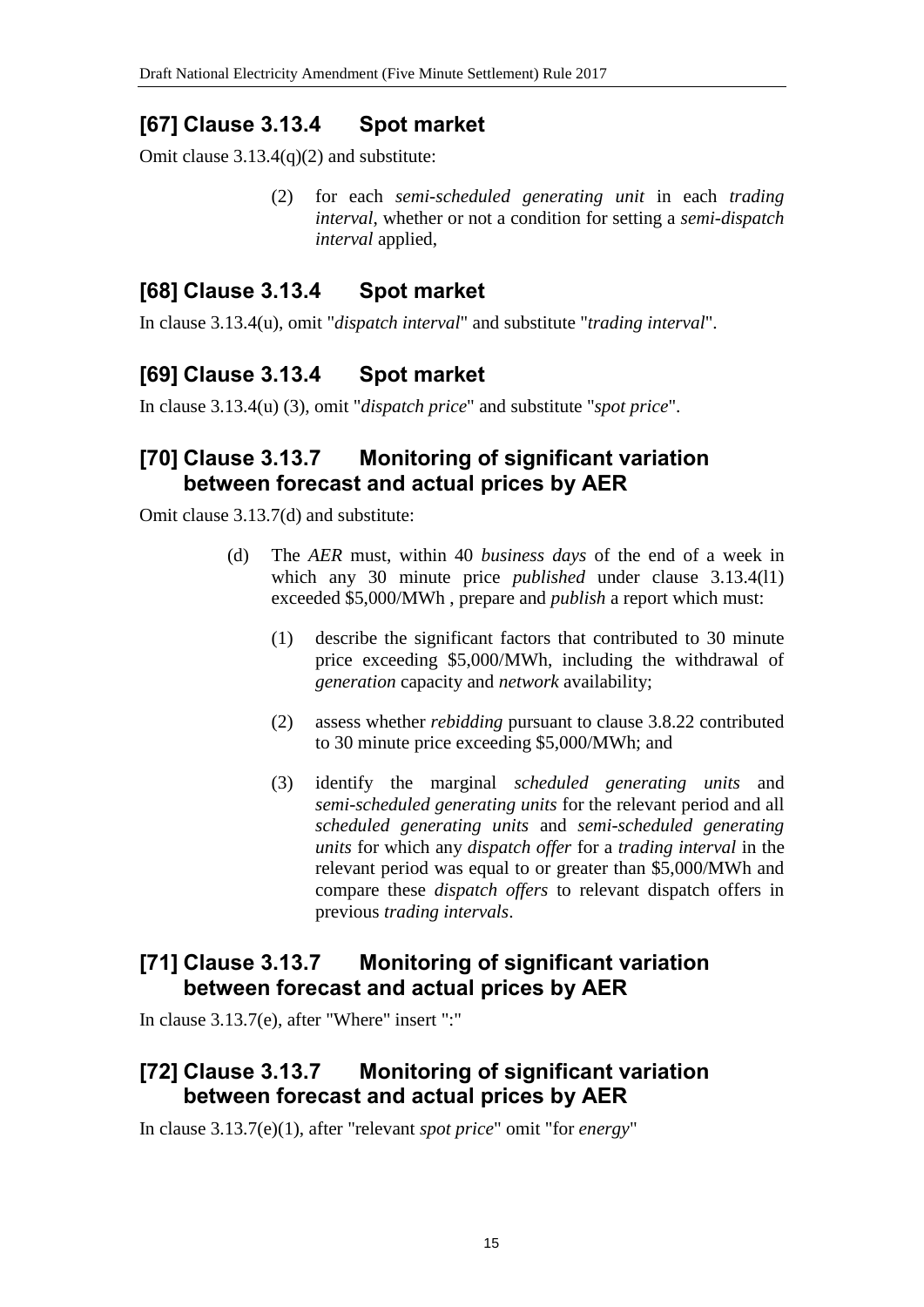## **[73] Clause 3.13.7 Monitoring of significant variation between forecast and actual prices by AER**

In clause 3.13.7(e)(2), omit "*trading intervals* and substitute "*30-minute periods*".

## **[74] Clause 3.13.7 Monitoring of significant variation between forecast and actual prices by AER**

In clauses 3.13.7(e)(3) and (5), omit "\$5,000/Mw." and substitute "\$5,000/MW."

# **[75] Clause 3.14.1 Cumulative Price Threshold and Administered Price Cap**

In clause  $3.14.1(e)$ , omit the formula term for "BVCPT" and substitute:

**BVCPT** is \$1,125,000 (being 6 times the value of the *cumulative price threshold* calculated on a 30-minute basis prior to 1 July 2012);

# **[76] Clause 3.14.2 Application of Administered Price Cap**

In clause 3.14.2(c)(1), omit "336" and substitute "2016".

# **[77] Clause 3.14.2 Application of Administered Price Cap**

Omit clause 3.14.2(c)(1A) and substitute:

(1A) a *trading interval*, where the sum of the *ancillary service prices* for a *market ancillary service* in the previous 2016 *trading intervals*, calculated as if this clause did not apply, exceeds the *cumulative price threshold*; or

# **[78] Clause 3.14.2 Application of Administered Price Cap**

In clause  $3.14.2(c)(2)$ , omit ";" and substitute ".".

# **[79] Clause 3.14.2 Application of Administered Price Cap**

Omit clause 3.14.2(c)(2A) and substitute "**[Deleted]**".

# **[80] Clause 3.14.2 Application of Administered Price Cap**

Omit clause 3.14.2(c)(2B) and substitute "**[Deleted]**".

# **[81] Clause 3.14.2 Application of Administered Price Cap**

In clauses 3.14.2(d1), (d1)(1) and (d1)(2), omit "*dispatch price*" and substitute "*spot price*".

# **[82] Clause 3.14.2 Application of Administered Price Cap**

In clause 3.14.2(e), omit "*dispatch price*" and substitute "*spot price*".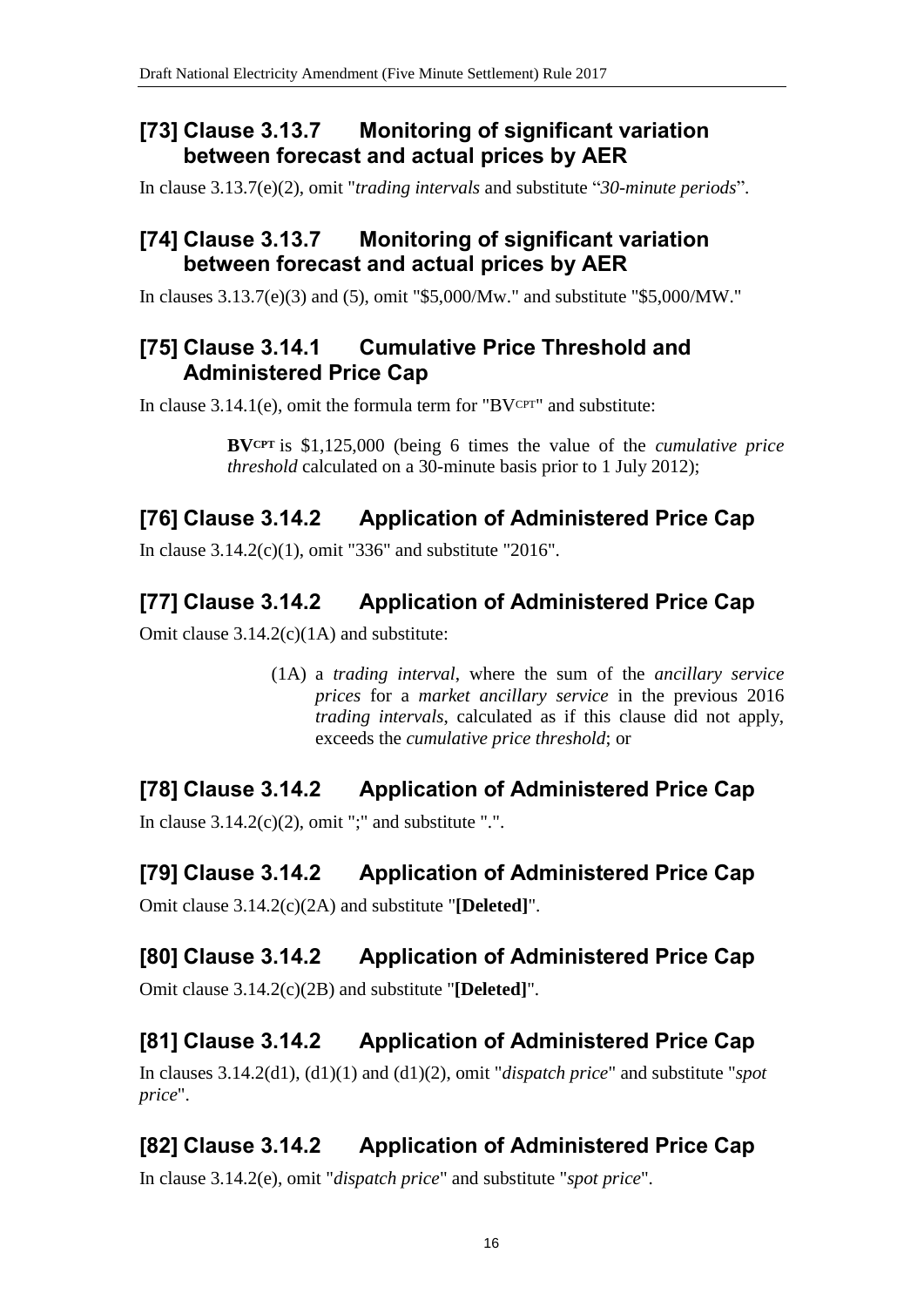# **[83] Clause 3.14.2 Application of Administered Price Cap**

In clause 3.14.2(e), omit "*dispatch prices*" wherever occurring and substitute "*spot prices*".

# **[84] Clause 3.14.2 Application of Administered Price Cap**

In clause 3.14.2(e), omit "*dispatch interval*" wherever occurring and substitute "*trading interval*".

## **[85] Clause 3.14.6 Compensation due to the application of an administered price cap or administered floor price**

In clause 3.14.6, omit the definition of "**eligibility period**" and substitute:

**eligibility period** means the period starting at the beginning of the first *trading interval* in which the price limit event occurs in a *trading day* and ending at the end of the last *trading interval* of that *trading day*.

#### **[86] Clause 3.14.6 Compensation due to the application of an administered price cap or administered floor price**

In clause 3.14.6, omit the definition of "**price limit event**" and substitute:

#### **price limit event** means:

- (1) for *Scheduled Generators* and *Non-Scheduled Generators*:
	- (i) the *spot price* for a *trading interval* is set by the *administered price cap* during an *administered price period*; or
	- (ii) the *spot price* for a *trading interval* is set as a result of the application of clause  $3.14.2(e)(2)$ ;
- (2) for *Market Participants* in respect of *scheduled load*:
	- (i) the *spot price* for a *trading interval* is set by the *administered floor price* during an *administered price period*; or
	- (ii) the *spot price* for a *trading interval* is set as a result of the application of clause  $3.14.2(e)(4)$ ; and
- (3) for *Scheduled Network Service Providers*:
	- (i) the *spot price* for a *trading interval* for a *region* towards which the *Scheduled Network Service Provider* is transporting power is set by the *administered price cap* during an *administered price period*; or
	- (ii) the *spot price* for a *trading interval* for a *region* towards which the *Scheduled Network Service Provider* is transporting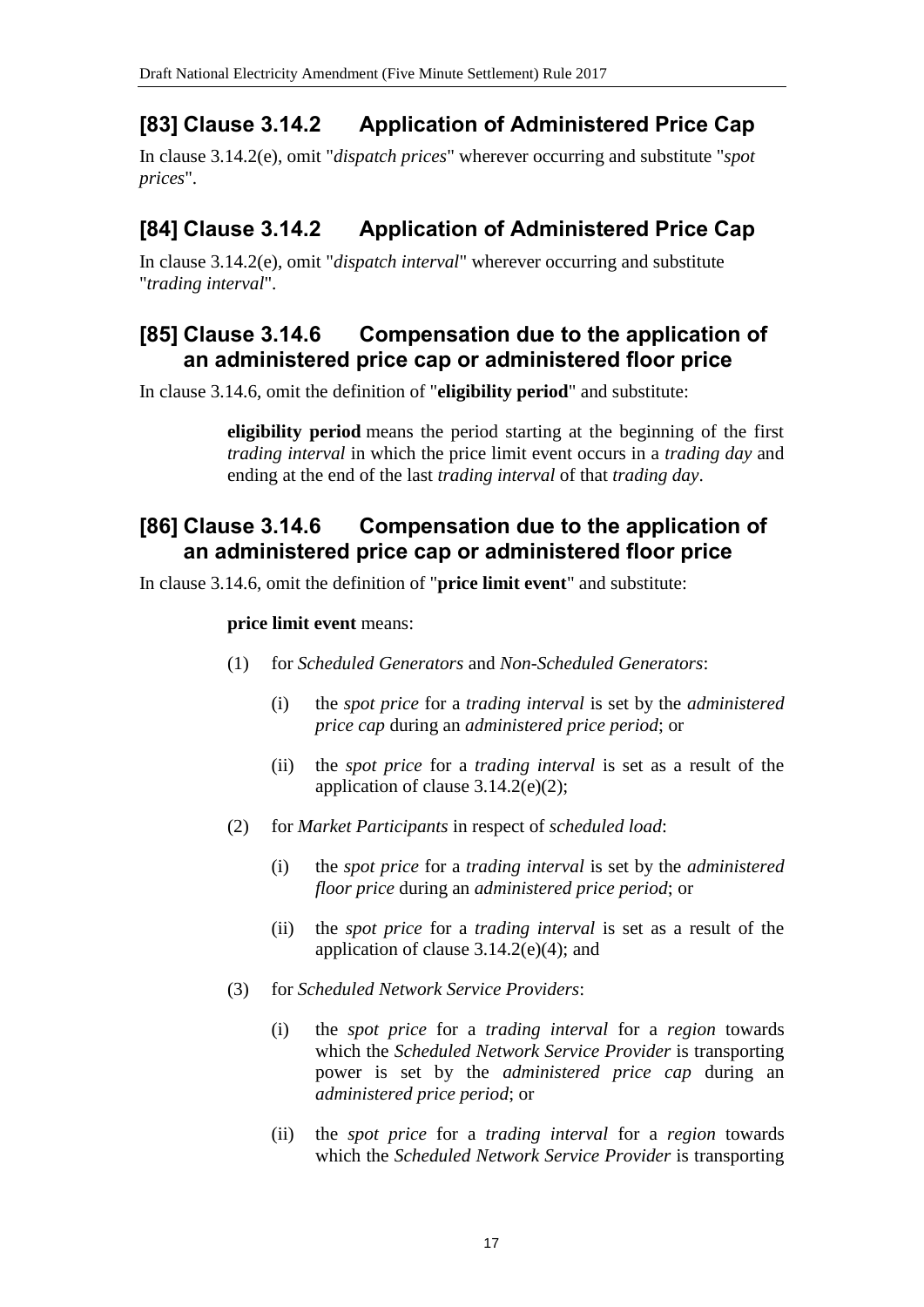power is set as a result of the application of clause  $3.14.2(e)(2)$ .

(4) for *Ancillary Service Providers*, in respect of an *ancillary generating unit* or an *ancillary service load*, the *ancillary service price* for a *trading interval* is set by the *administered price cap* during an *administered price period*.

#### **[87] Clause 3.14.6 Compensation due to the application of an administered price cap or administered floor price**

In clause 3.14.6, omit the definition of "**relevant region**" and substitute:

**relevant region** means a *region* in which the *spot price* or *ancillary service price* (as relevant) is set by the price limit event.

# **[88] Clause 3.15.6A Ancillary service transactions**

In clause  $3.15.6A(a)$ , omit the formula and substitute:

$$
TA
$$
 = the aggregate of  $\frac{EA \times ASP}{(12)}$  for each *trading interval*

where:

| $TA$ (in $\$\$ )                 |          | the <i>trading amount</i> to be determined (which is a<br>positive number);                                                                                                                                                          |  |
|----------------------------------|----------|--------------------------------------------------------------------------------------------------------------------------------------------------------------------------------------------------------------------------------------|--|
| $EA$ (in MW)                     | $\equiv$ | the amount of the relevant <i>market ancillary</i><br>service which the ancillary service generating<br>unit or ancillary service load has been enabled to<br>provide in the <i>trading interval</i> ; and                           |  |
| $ASP$ (in \$ per MW per<br>hour) | $\equiv$ | the <i>ancillary service price</i> for the <i>market</i><br><i>ancillary service</i> for the <i>trading interval</i> for the<br>region in which the ancillary service generating<br>unit or ancillary service load has been enabled. |  |

## **[89] Clause 3.15.6A Ancillary service transactions**

In clause 3.15.6A(f), after "in respect of each" omit "*dispatch interval* which falls within the".

## **[90] Clause 3.15.6A Ancillary service transactions**

In clause 3.15.6A(f)(1), after "allocate for each region and for" omit "each dispatch interval within".

# **[91] Clause 3.15.6A Ancillary service transactions**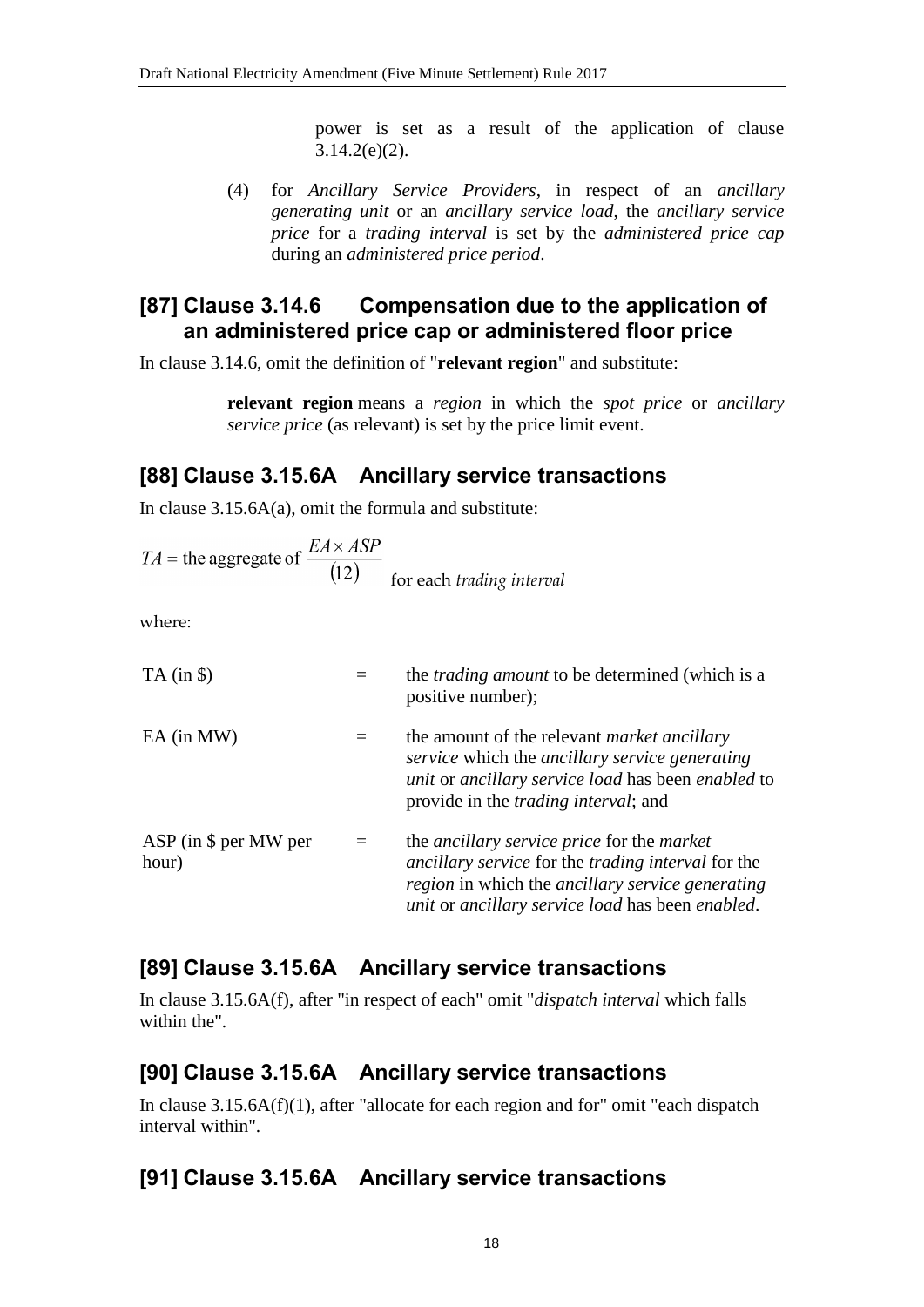In clause 3.15.6A(f)(2), omit "calculate for each relevant *dispatch interval*" and substitute "calculate for the relevant *trading interval*".

# **[92] Clause 3.15.6A Ancillary service transactions**

In clause 3.15.6A(f)(3), omit "allocate for each relevant *dispatch interval*" and substitute "allocate for the relevant *trading interval*".

# **[93] Clause 3.15.6A Ancillary service transactions**

In clause 3.15.6A(f)(i), omit "all *dispatch intervals* in".

## **[94] Clause 3.15.6A Ancillary service transactions**

In clause 3.15.6A(f)(ii), omit "all *dispatch intervals* in".

# **[95] Clause 3.15.6A Ancillary service transactions**

In clause 3.15.6A(f), in the formula term definition of "RTCRSP (in \$)" omit "*dispatch intervals* which fall in"

# **[96] Clause 3.15.6A Ancillary service transactions**

In clause 3.15.6A(g), omit "*dispatch interval* which falls within the".

## **[97] Clause 3.15.6A Ancillary service transactions**

In clause 3.15.6A(g)(1), omit "each *dispatch interval* within".

## **[98] Clause 3.15.6A Ancillary service transactions**

In clause 3.15.6A(g)(2), omit "calculate for each relevant *dispatch interval*" and substitute "calculate for the relevant *trading interval*".

## **[99] Clause 3.15.6A Ancillary service transactions**

In clause 3.15.6A(g)(3), omit "allocate for each relevant *dispatch interval*" and substitute "allocate for the relevant *trading interval*".

#### **[100] Clause 3.15.6A Ancillary service transactions**

In clause (g)(i), omit "all *dispatch intervals* in".

# **[101] Clause 3.15.6A Ancillary service transactions**

In clause (g)(ii), omit "all *dispatch intervals* in".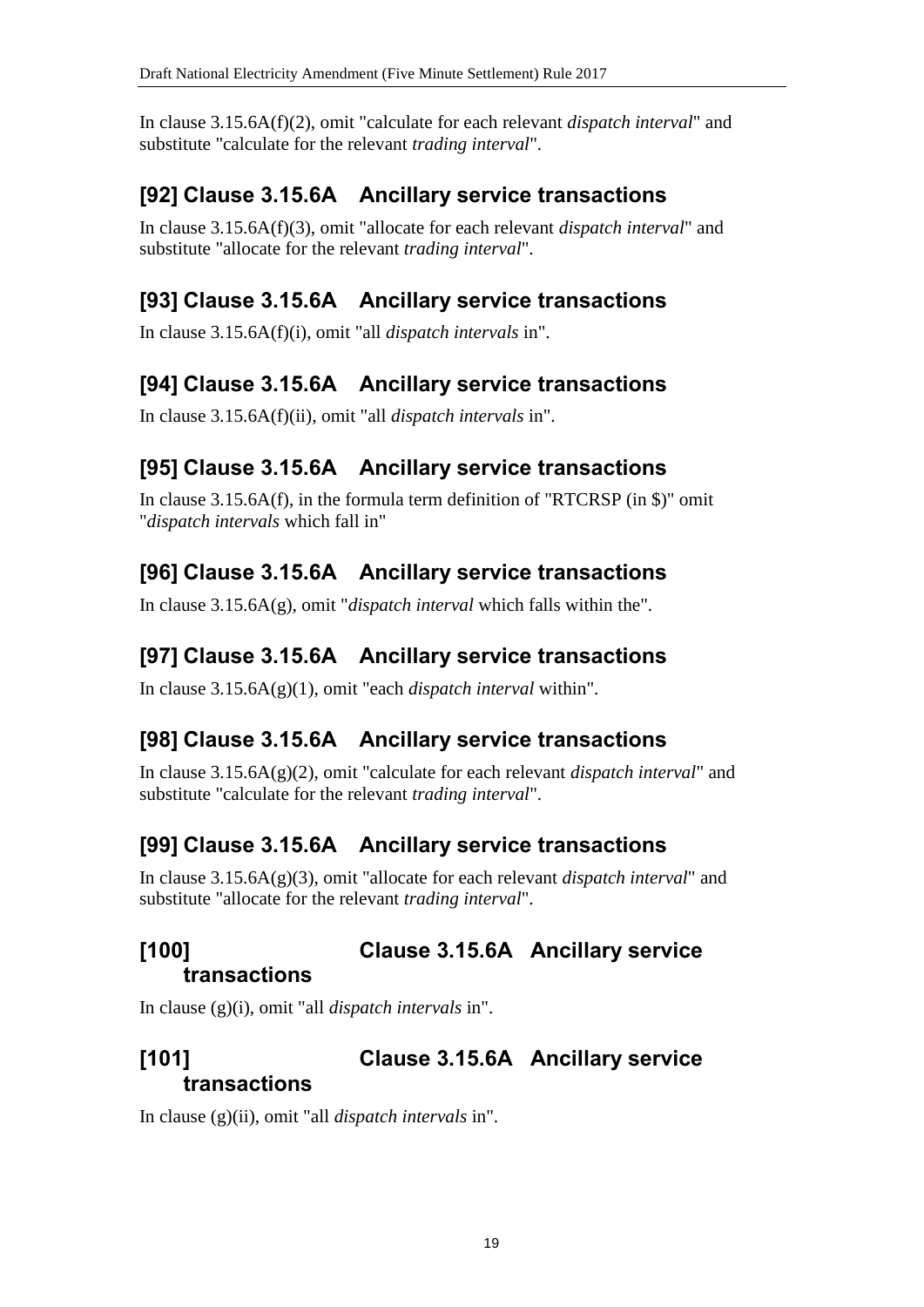## **[102] Clause 3.15.6A Ancillary service transactions**

In clause  $3.15.6A(g)$ , in the formula term definition of "RTCLSP (in \$)" omit "*dispatch intervals* which fall in"

# **[103] Clause 3.15.6A Ancillary service transactions**

In clause 3.15.6A(h), omit "*dispatch interval* which falls within the".

# **[104] Clause 3.15.6A Ancillary service transactions**

In clause 3.15.6A(h)(1), omit "each *dispatch interval* within".

# **[105] Clause 3.15.6A Ancillary service transactions**

In clause 3.15.6A(h)(2), omit "calculate for each relevant *dispatch interval*" and substitute "calculate for the relevant *trading interval*".

# **[106] Clause 3.15.6A Ancillary service transactions**

In clause 3.15.6A(i)(1), omit "*dispatch interval* in the".

# **[107] Clause 3.15.6A Ancillary service transactions**

In clause  $3.15.6A(i)(1)$ , in the formula term definition of "TSFCAS (in \$)" omit "*dispatch interval*" and substitute "*trading interval*".

# **[108] Clause 3.15.6A Ancillary service transactions**

In clause  $3.15.6A(i)(1)$ , in the formula term definition of "AMPF (a number)" omit "*dispatch interval*" and substitute "*trading interval*".

#### **[109] Clause 3.15.6A Ancillary service transactions**

In clause 3.15.6A(i)(2), omit "*dispatch interval* in the".

# **[110] Clause 3.15.6A Ancillary service transactions**

In clause  $3.15.6A(i)(2)$ , in the formula term definition of "AMPF (a number)" omit "*dispatch interval*" and substitute "*trading interval*".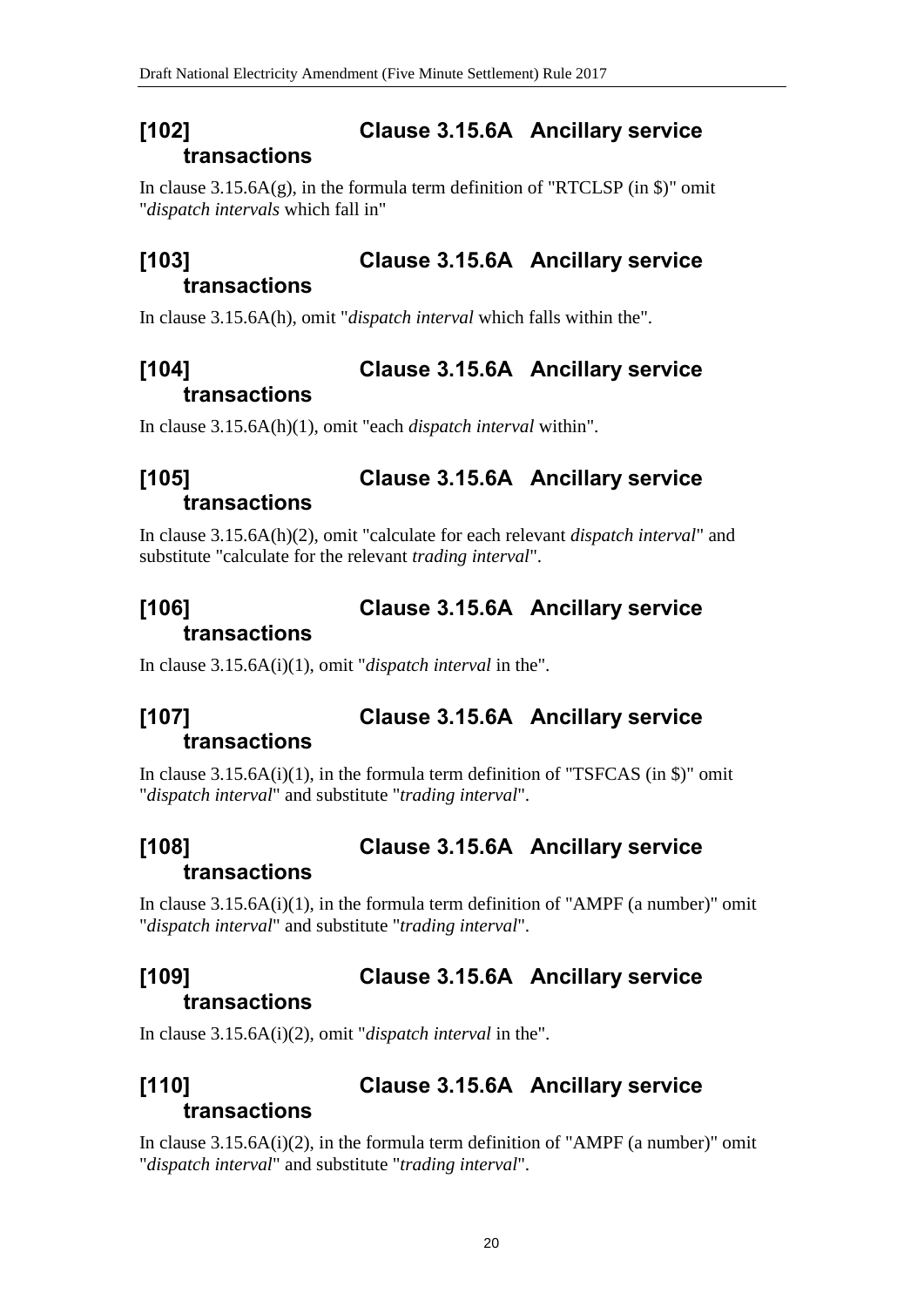# **[111] Clause 3.15.6A Ancillary service transactions**

In clause 3.15.6A(k)(5), omit "*dispatch interval*" and substitute "*trading interval*".

# **[112] Clause 3.15.6A Ancillary service transactions**

In clause 3.15.6A(k)(7), omit "*dispatch interval*" and substitute "*trading interval*".

# **[113] Clause 3.15.7B Claim for additional compensation by Directed Participants**

In clause 3.15.7B(a4), omit "\$5,000" and substitute "\$1,000".

# **[114] Clause 3.15.10 Administered price cap or administered floor price compensation payments**

In clause 3.15.10(a1), in the definition of "**cost recovery region**" omit "*dispatch price*" and substitute "*spot price*".

# **[115] Clause 3.15.10 Administered price cap or administered floor price compensation payments**

In clause 3.15.10(b), in the formula term definition of "Ei" omit "region-i." and substitute "region."

# **[116] Clause 3.16.2 Dispute resolution panel to determine compensation**

In clause 3.16.2(f), omit "*dispatch price*" and substitute "*spot price*".

# **[117] Clause 3.16.2 Dispute resolution panel to determine compensation**

In clause 3.16.2(h)(1), omit "*dispatch interval*" and substitute "*trading interval*".

# **[118] Clause 3.16.2 Dispute resolution panel to determine compensation**

In clause 3.16.2(h)(2), omit "*dispatch interval*" and substitute "*trading interval*".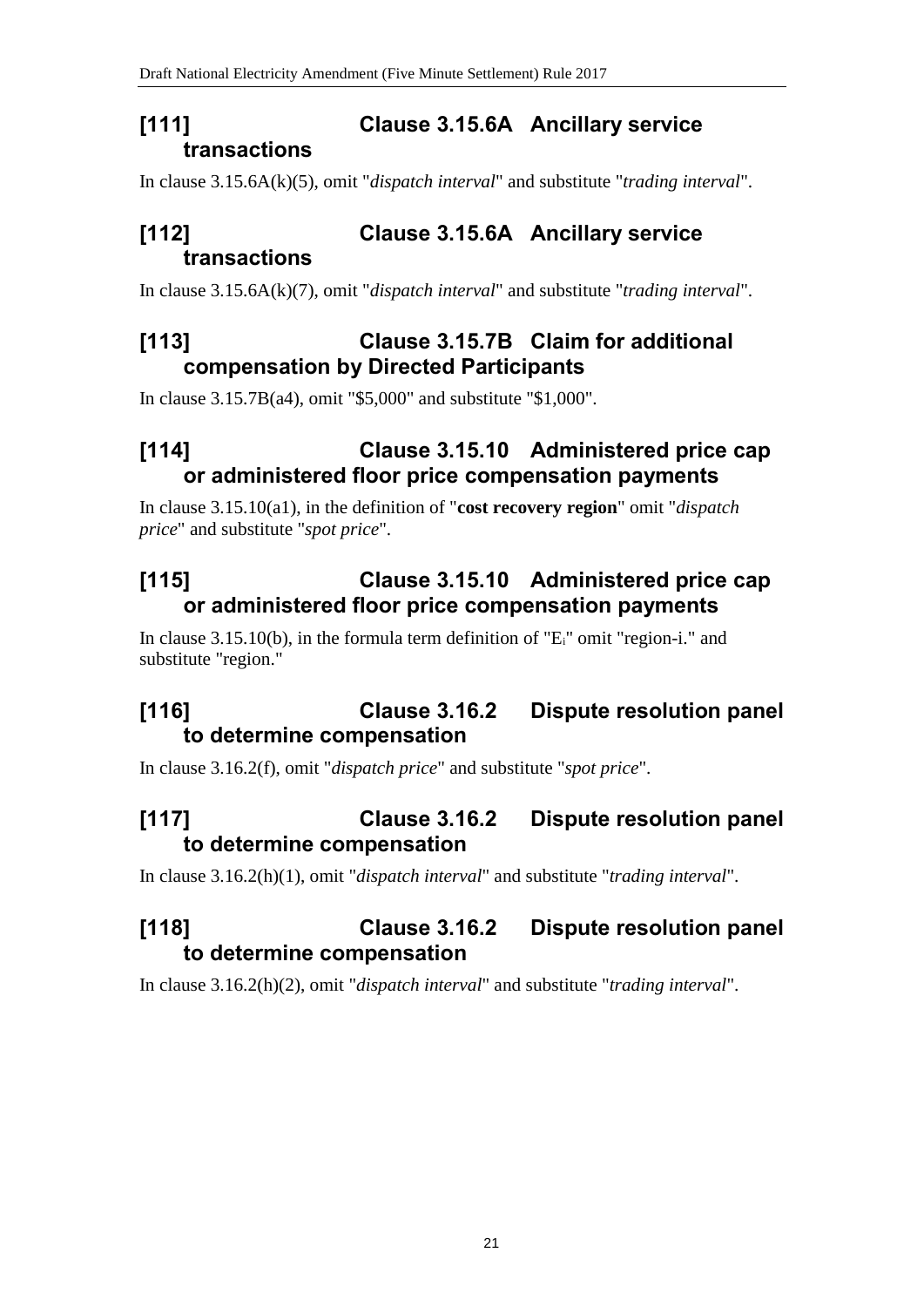# <span id="page-21-0"></span>**Schedule 2 Amendment to the National Electricity Rules**

[\(Clause 4\)](#page-1-1)

# **[1] Clause 4.9.1 Load forecasting**

In clause 4.9.1(a)(1) and (2), omit "*trading interval*" and substitute "*30-minute period*".

# **[2] Clause 4.9.5 Form of dispatch instructions**

Omit clause  $4.9.5(a)(6)(i)$  and substitute:

(i) a notification as to whether the *trading interval* to which the *dispatch instruction* relates is a *semi-dispatch interval* or a *non semi-dispatch interval*; and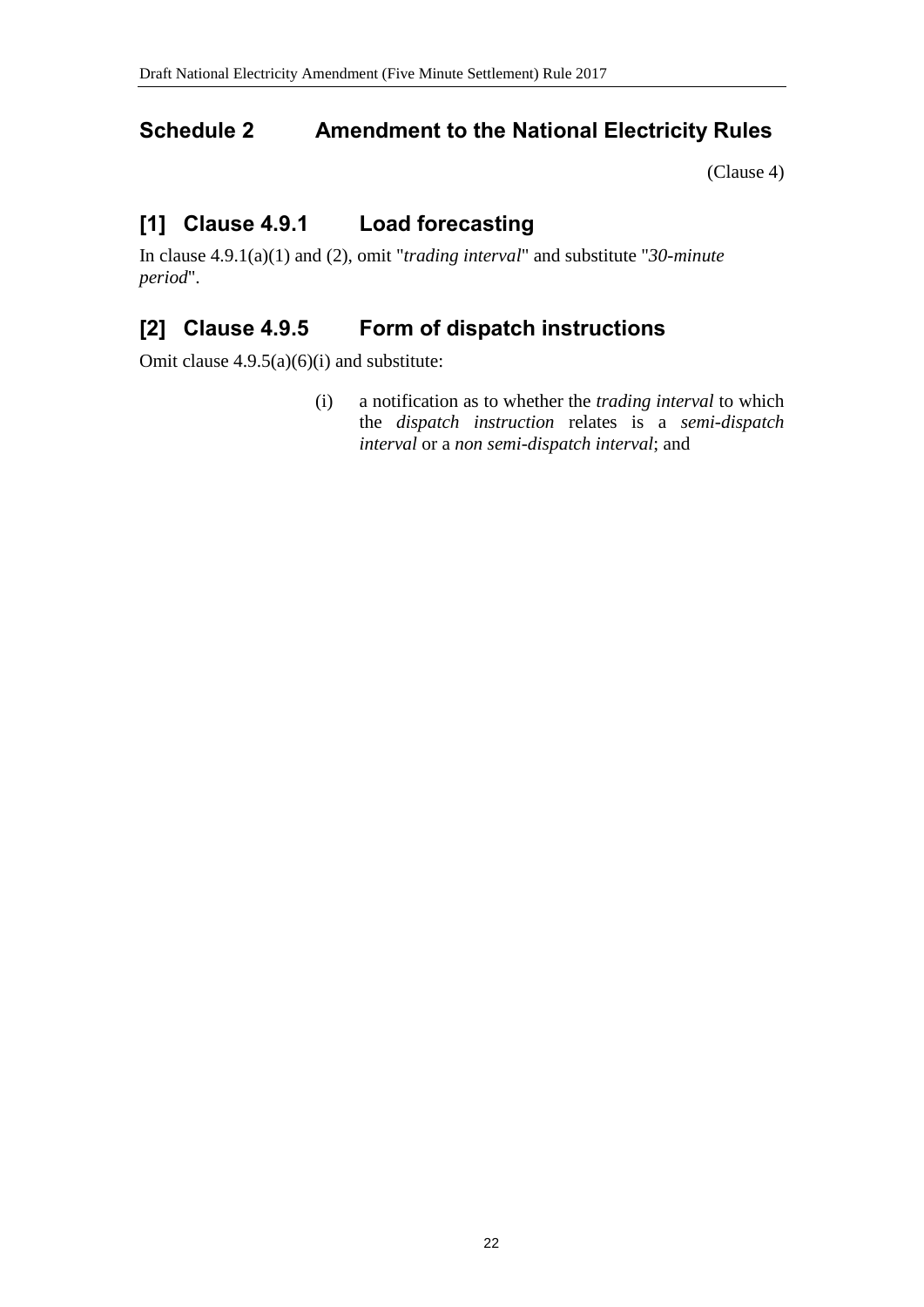# <span id="page-22-0"></span>**Schedule 3 Amendment to the National Electricity Rules**

[\(Clause 5\)](#page-1-2)

# **[1] Clause 6.20.1 Billing for distribution services**

In clause  $6.20.1(a)(2)(i)$ , omit "half hourly".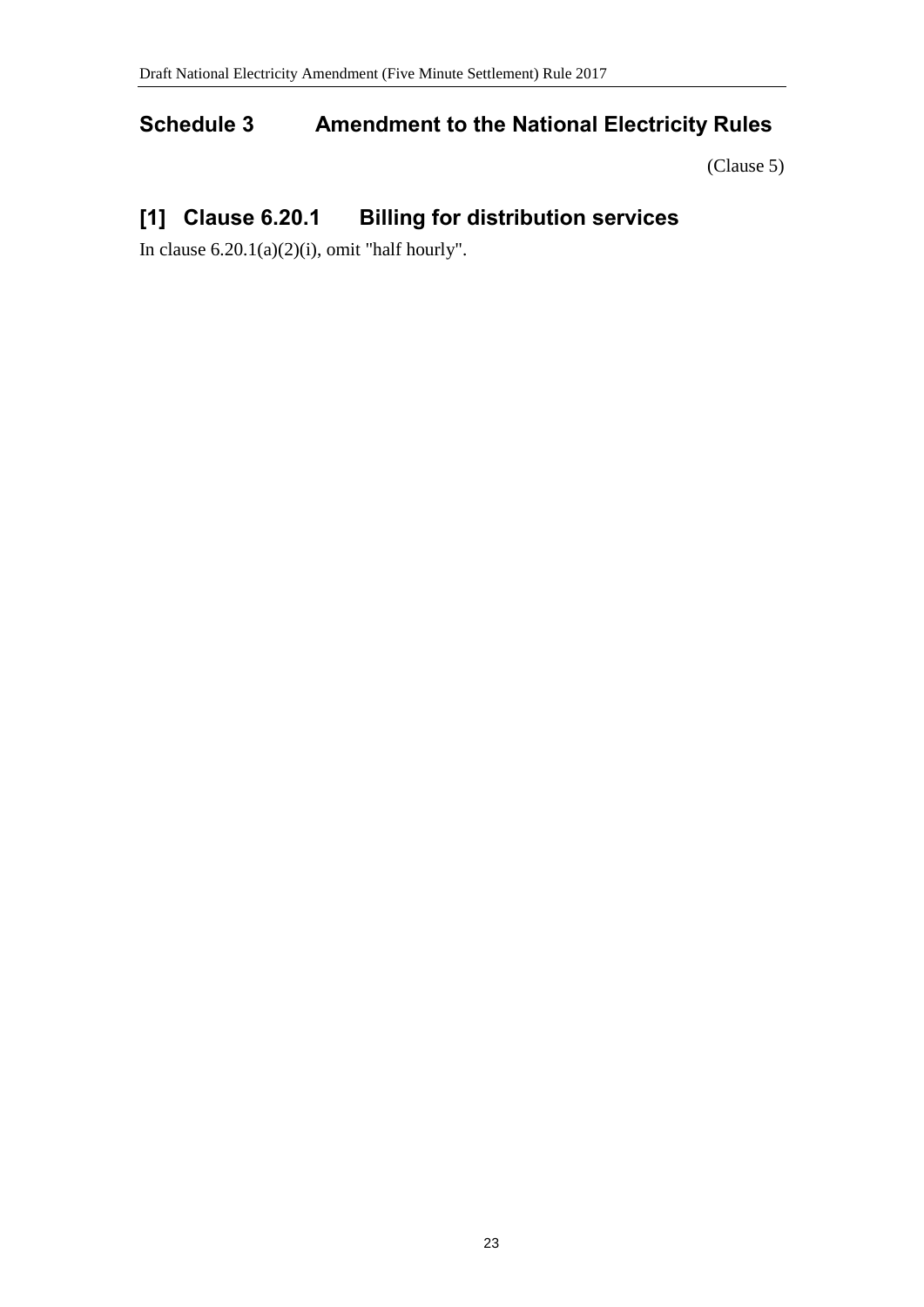## <span id="page-23-0"></span>**Schedule 4 Amendment to the National Electricity Rules**

[\(Clause 6\)](#page-1-3)

# **[1] Clause 7.8.2 Metering installation components**

In clause  $7.8.2(a)(11)$ , omit "continuously recording," and substitute "continuously recording, ".

## **[2] Clause 7.8.2 Metering installation components**

After clause 7.8.2(a), insert:

- (a1) *AEMO* may exempt a *Metering Provider* at a *connection point* from complying with the data storage requirements under clause 7.8.2(a)(9) for types 1, 2, 3, and 4 *metering installations* installed prior to 1 July 2021. *AEMO* may only grant an exemption under this clause where it is reasonably satisfied that the *Metering Provider* will be able to otherwise satisfy the requirements of Chapter 7.
- (a2) *AEMO* must establish, maintain and *publish* a procedure setting out the requirements for applying for an exemption under clause 7.8.2(a1).

#### **[3] Clause 7.8.2 Metering installation components**

After clause 7.8.2(b), insert:

- (b1) Any type 4 *metering installation* at a:
	- (1) *transmission network connection point*; or
	- (2) *distribution network connection point* where the relevant *financially responsible Market Participant* is a *Market Generator* or *Small Generation Aggregator*,

must be capable of recording and providing, and configured to record and provide, *trading interval energy data*.

## **[4] Clause 7.8.2 Metering installation components**

In clause 7.8.2(f)(5), omit "*interval energy*," and substitute "*interval energy data*,"

## **[5] New Clause 7.8.2A New and replacement metering installations**

After clause 7.8.2 insert: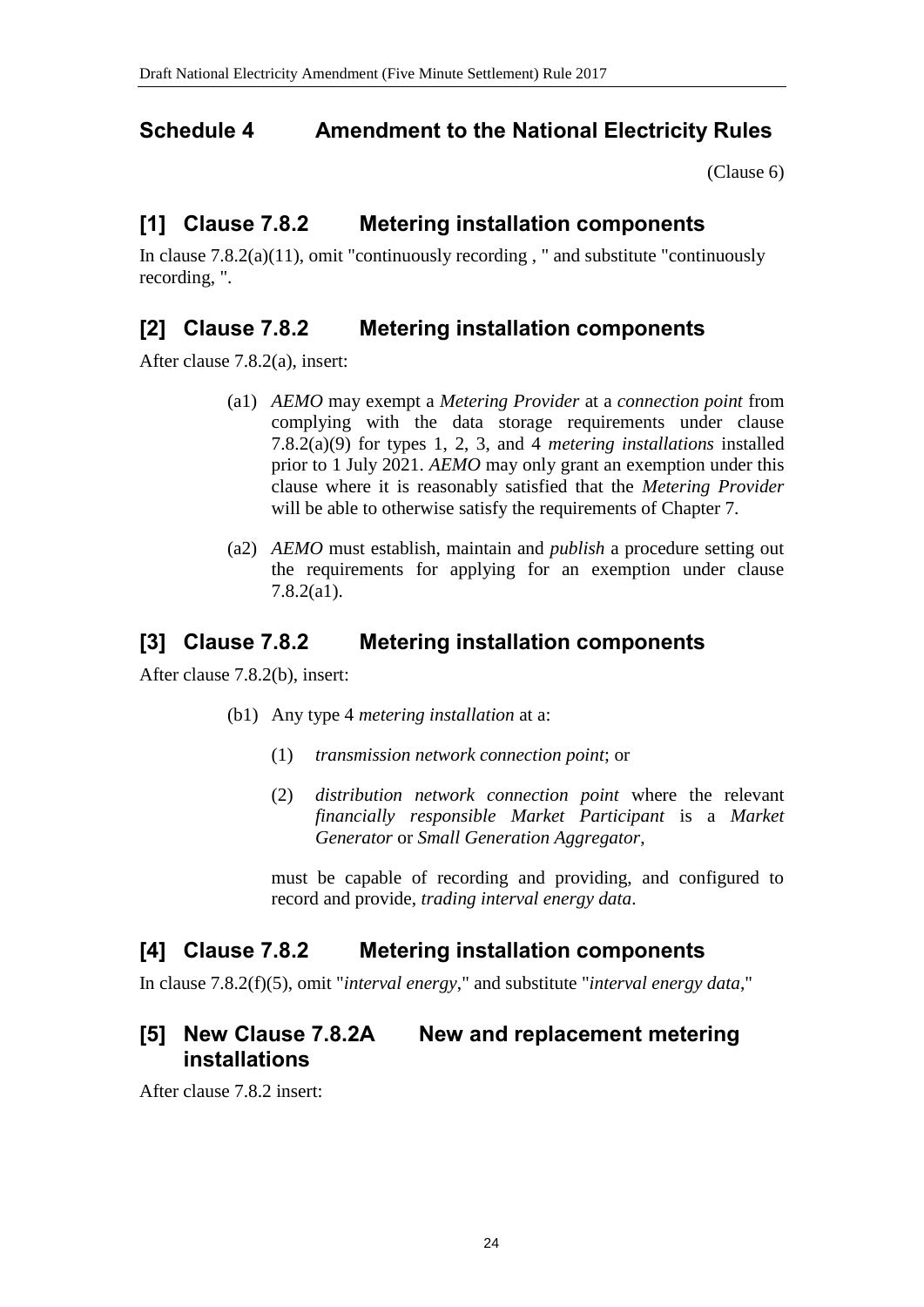#### **7.8.2A New and replacement metering installations**

The *Metering Coordinator* at a *connection point* must ensure that all new and replacement *metering installations* are capable of recording and providing, and configured to record and provide, *trading interval energy data*.

#### **[6] Clause 7.10.2 Data management and storage**

In clause  $7.10.2(j)$  omit ", if any,".

#### **[7] Clause 7.10.5 Periodic energy metering**

Omit clause 7.10.5(a) and substitute:

- (a) The *Metering Data Provider* must, for types 1, 2 and 3 *metering installations* and type 4 *metering installations* that provide *trading interval energy data*, collate metering data relating to:
	- (1) the amount of *active energy*; and
	- (2) *reactive energy* (where relevant) passing through a *connection point*,

in *trading intervals* within a *metering data services database* unless it has been agreed between *AEMO*, the *Local Network Service Provider*, *Embedded Network Manager* in relation to *child connection points* and the financially responsible Market Participant that metering data may be recorded in sub-multiples of a trading interval.

## **[8] Clause 7.10.5 Periodic energy metering**

In clause 7.10.5(b), omit "For type 6 *metering installations*," and substitute "For types 4A, 5 and 6 *metering installations* and type 4 *metering installations* that do not provide *trading interval energy data*,"

## **[9] Clause 7.15.5 Access to data**

In clause 7.15.5(a), omit "rule" and substitute "clause 7.15.4(c)".

## **[10] Clause 7.16.3 Requirements of the metrology procedure**

Omit clause  $7.16.3(c)(6)(iii)(A)$  and substitute:

(A) by which *interval metering data* for types 4A and 5 *metering installations* and type 4 *metering installations* that do not provide *trading interval energy data*, and *accumulated metering data* is to be converted by *AEMO* into *trading interval metering data*; and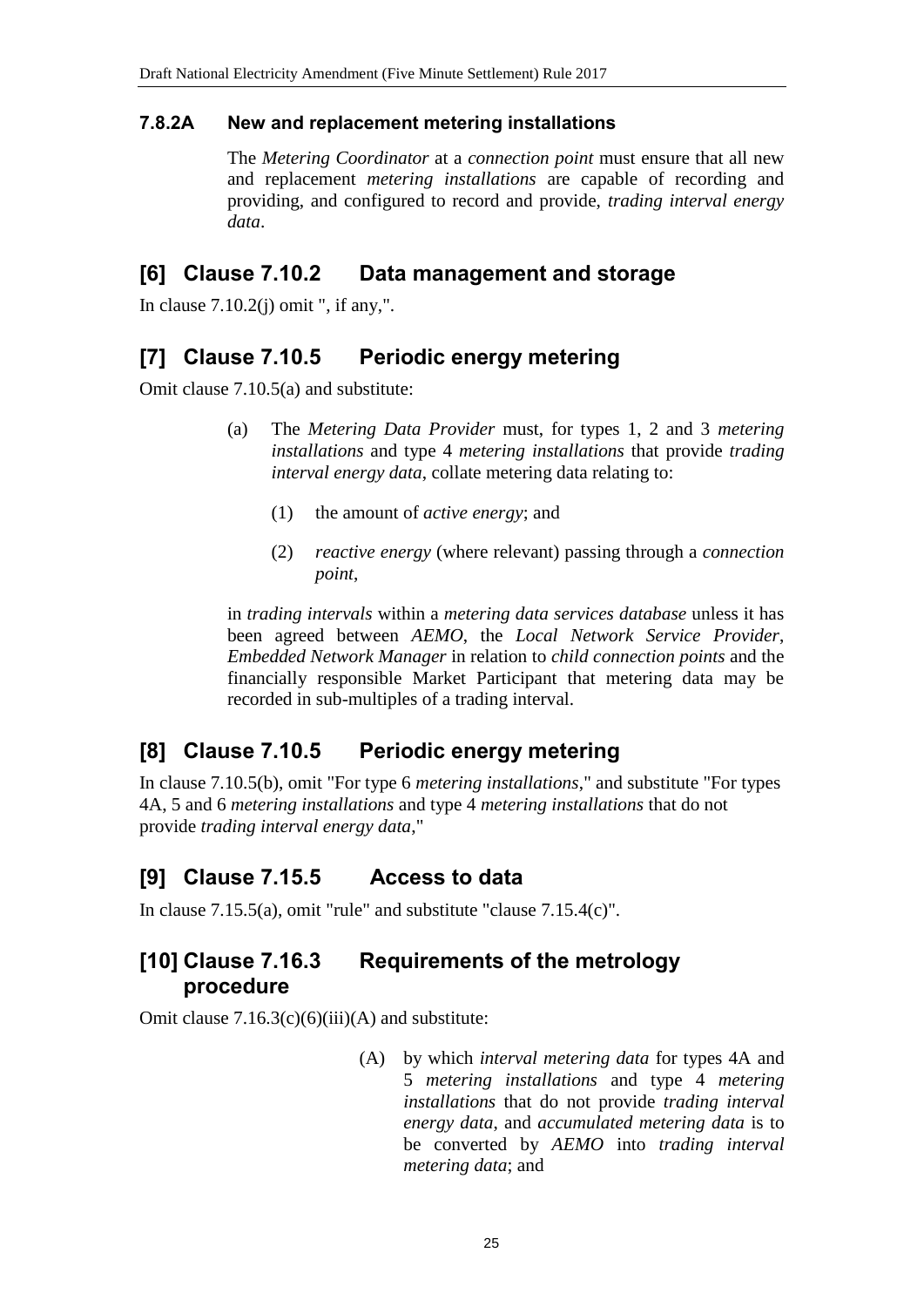#### **[11] Clause 7.16.4 Jurisdictional metrology material in metrology procedure**

Omit clause 7.16.4(d) and substitute:

(d) *Jurisdictional metrology material* may address the specification of the type 5 accumulation boundary.

## **[12] Clause S7.1.2 Metering register information**

In clause S7.1.2(e)(1) and (2), omit "half hourly" and substitute "*trading interval*".

# **[13] Clause S7.3.3 Capabilities of Metering Data Providers**

Omit clause S7.3.3(d) and substitute:

- (d) Authorised access to *metering* software for the:
	- (1) collection of *metering data*;
	- (2) establishment, maintenance and operation of a *metering data services database* for the storage and management of *metering data* and *NMI Standing Data*; and
	- (3) the validation, substitution and estimation of *metering data*.

# **[14] Table S7.4.3.1 Overall Accuracy Requirements of Metering installation Components**

In table S7.4.3.1 omit the text from rows 4, 4A and 5 and substitute:

| $\overline{4}$ | less than<br>750<br><b>MWh</b><br>(Item 2) | 1.5 | n/a | Either 0.5 CT and 1.0<br><i>meter</i> Wh; or whole<br>current general purpose<br><i>meter</i> Wh:<br>meets the requirements of<br>clause $7.8.2(a)(9)$ ; and<br>meets the requirements of<br>clause 7.10.6(d).<br>(Item 1) | $\pm 20$<br>(Item 2a) |
|----------------|--------------------------------------------|-----|-----|----------------------------------------------------------------------------------------------------------------------------------------------------------------------------------------------------------------------------|-----------------------|
|                |                                            |     |     | For type 4 <i>metering</i><br><i>installations</i> that do not<br>provide trading interval<br>energy data, processes<br>used to convert the<br><i>interval metering data into</i><br>trading interval metering             |                       |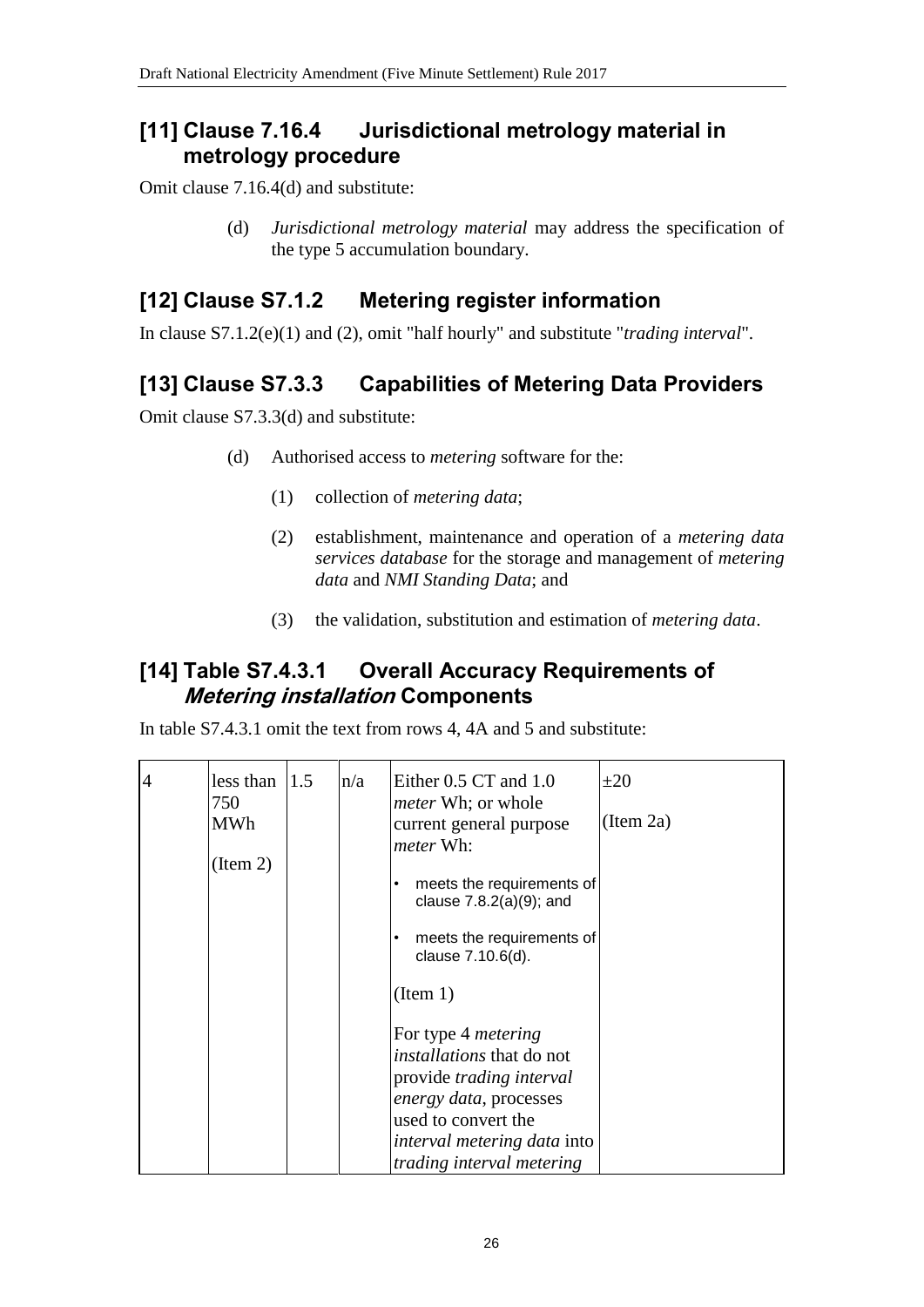|    |                                |                        |     | data and estimated<br><i>metering data</i> where<br>necessary are included in<br>the <i>metrology</i> procedure.                                                                                                                                                                                                                                                                                                                                                                                                                                                                                 |                       |
|----|--------------------------------|------------------------|-----|--------------------------------------------------------------------------------------------------------------------------------------------------------------------------------------------------------------------------------------------------------------------------------------------------------------------------------------------------------------------------------------------------------------------------------------------------------------------------------------------------------------------------------------------------------------------------------------------------|-----------------------|
| 4A | less than<br>x MWh<br>Item 3   | 1.5                    | 3.0 | Either 0.5 CT and 1.0<br><i>meter</i> Wh; or whole<br>current general purpose<br>meter Wh:<br>meets the requirements of<br>clause 7.8.2(a)(10); and<br>has the capability, if<br>remote access is<br>activated, of providing the<br>services in table S7.5.1.1;<br>and<br>meets the requirements of<br>clause 7.10.7(d).<br>Processes used to convert<br>the interval metering data<br>for type 4A <i>metering</i><br><i>installations</i> into <i>trading</i><br>interval metering data and<br>estimated metering data<br>where necessary are<br>included in the <i>metrology</i><br>procedure. | $\pm 20$<br>(Item 2a) |
| 5  | less than<br>x MWh<br>(Item 3) | 1.5<br>(Item<br>$3b$ ) | n/a | Either 0.5 CT and 1.0<br><i>meter</i> Wh; or whole<br>current general purpose<br><i>meter</i> Wh:<br>meets the requirements of<br>clause 7.8.2(a)(10); and<br>meets the requirements of<br>clause 7.10.7(d).<br>Processes used to convert<br>the <i>interval metering data</i><br>for type 5 metering<br>installation into trading<br>interval metering data and<br>estimated metering data<br>where necessary are<br>included in the <i>metrology</i><br>procedure.                                                                                                                             | $\pm 20$<br>(Item 3a) |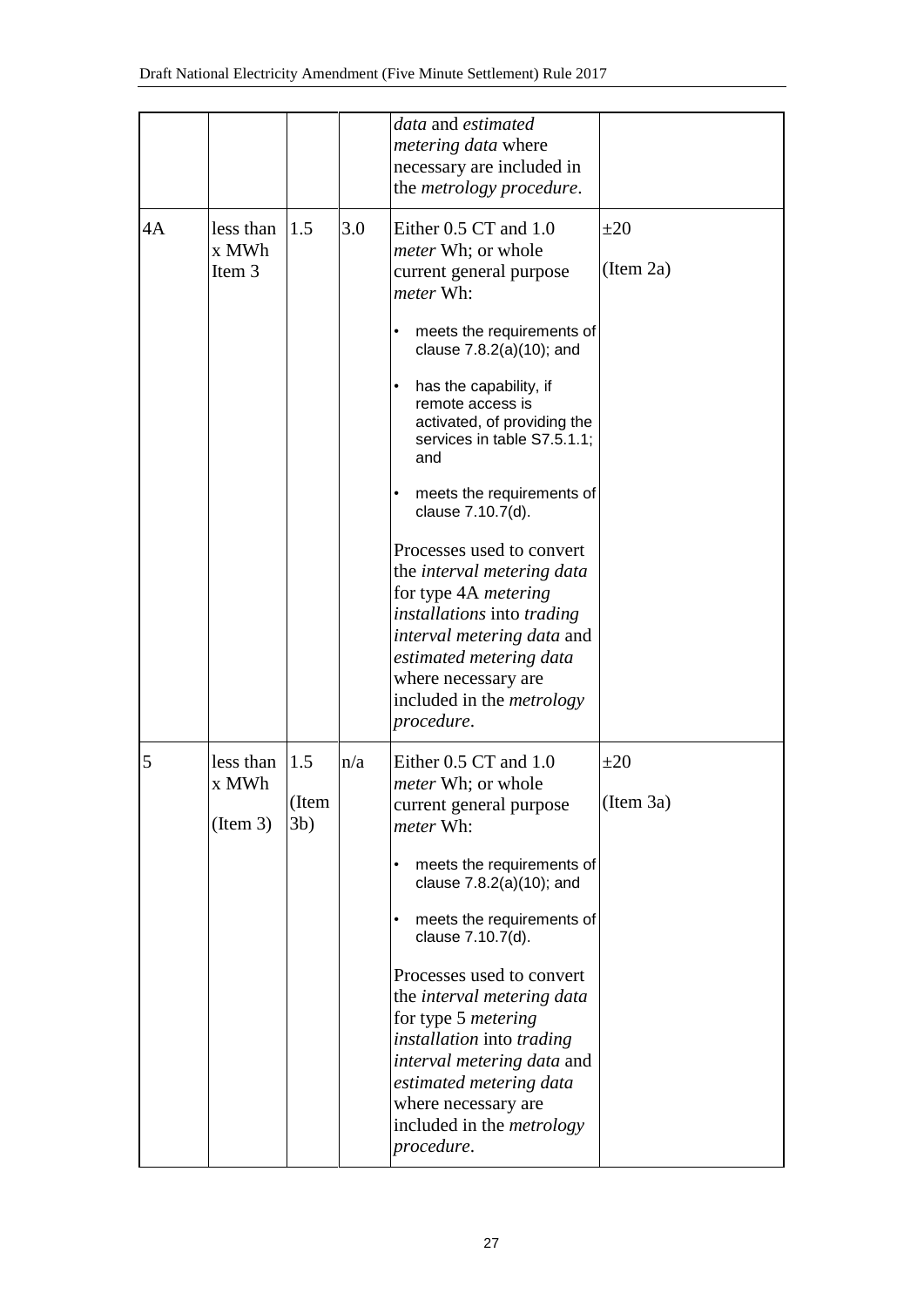# **[15] Clause S7.4.4 Check metering**

In clause S7.4.4(d), omit "30 min" and substitute "*trading interval*".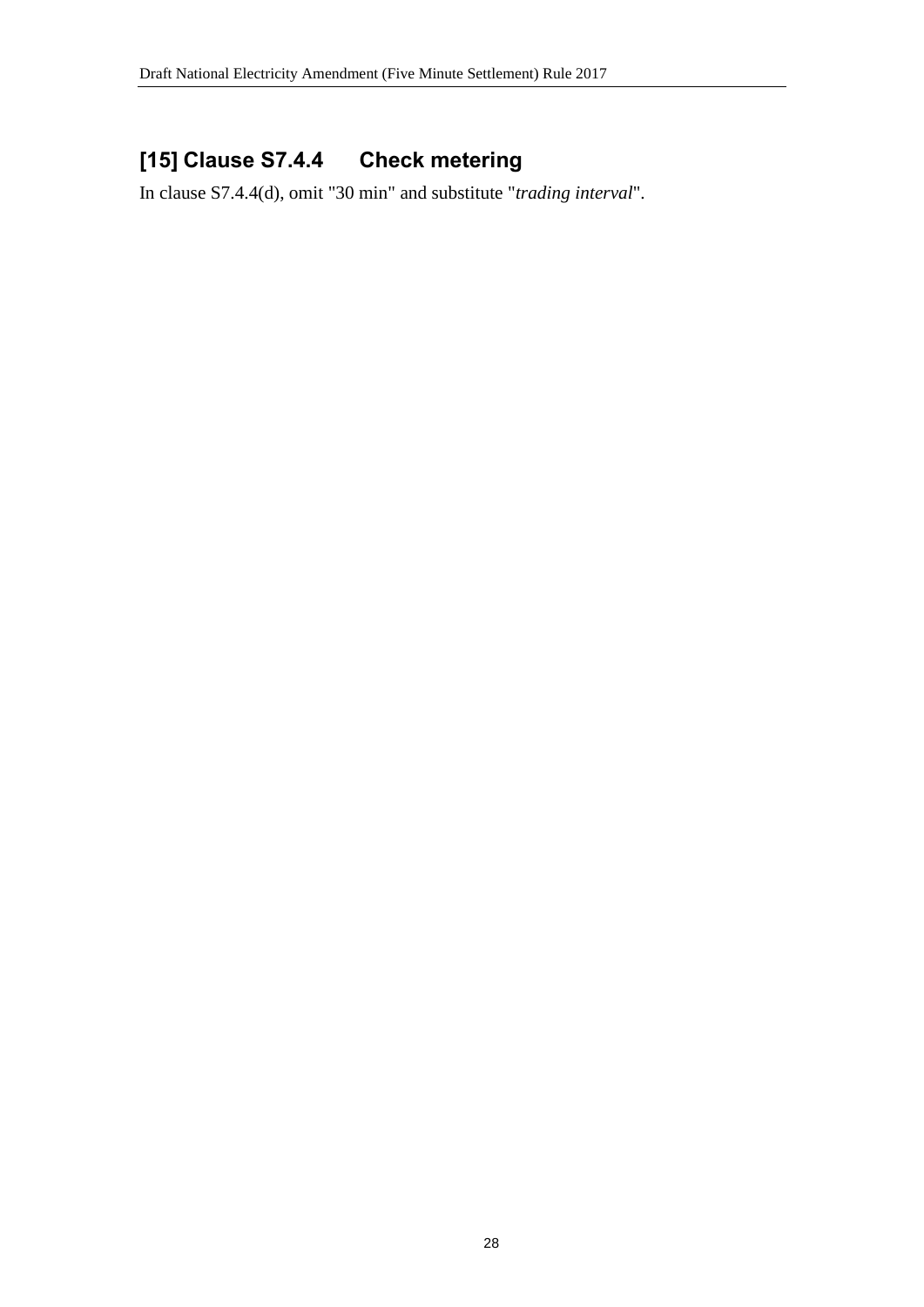# <span id="page-28-0"></span>**Schedule 5 Amendment to the National Electricity Rules**

[\(Clause 7\)](#page-1-4)

# **[1] Schedule 9G1 Metering Transitional Arrangements**

In Clause 3. of Schedule 9G1, omit "half hour energy flows" and substitute "*interval energy data*"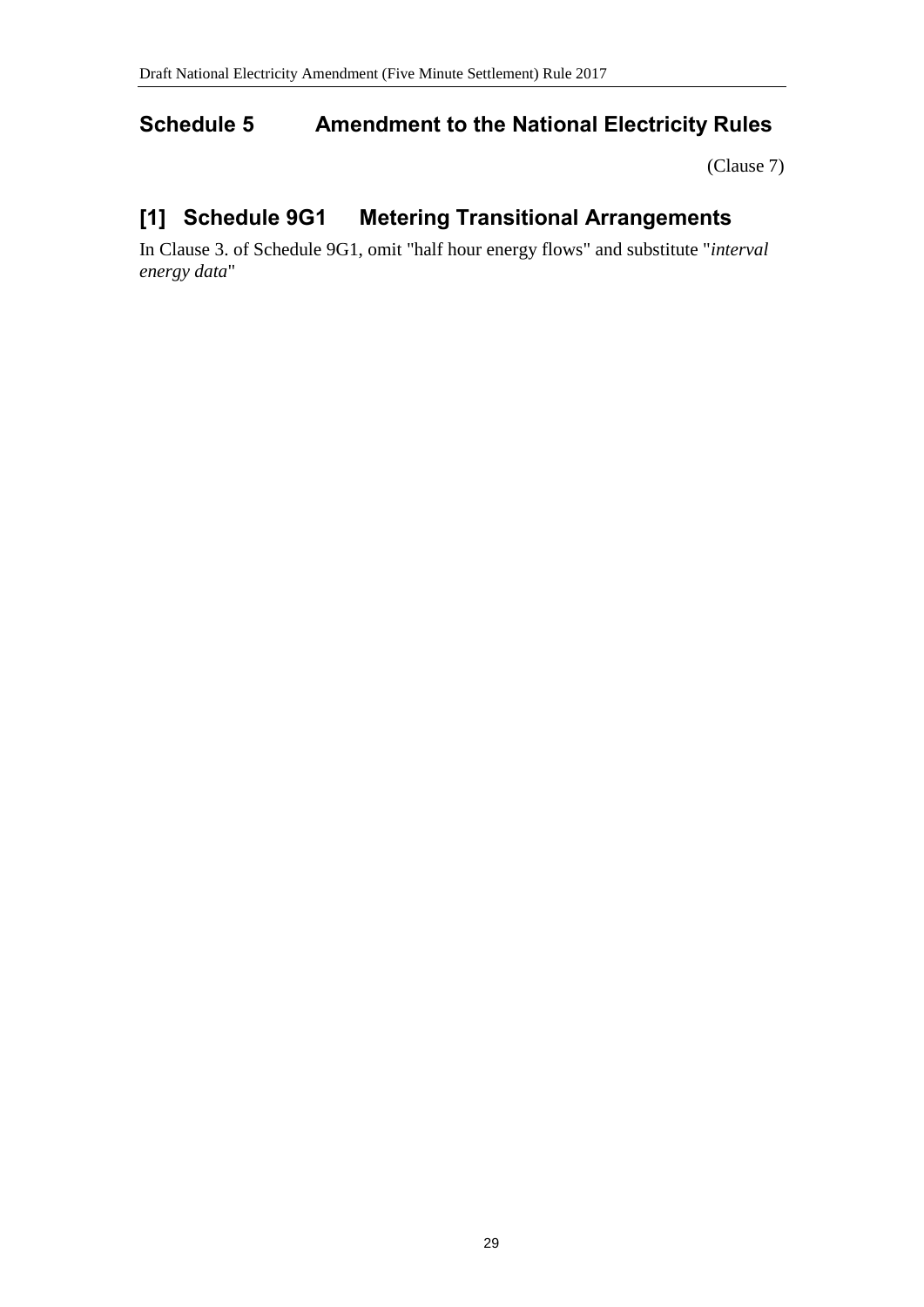# <span id="page-29-0"></span>**Schedule 6 Amendment to the National Electricity Rules**

[\(Clause 8\)](#page-1-5)

# **[1] Chapter 10 New Definitions**

In Chapter 10, insert the following new definitions in alphabetical order:

#### *30-minute period*

A 30 minute period ending on the hour (*EST*) or on the half-hour, and comprising 6 consecutive *trading intervals*. Where a *30-minute period* is identified by a time, it means the 30-minute period ending at that time.

#### *trading interval energy data*

*Interval energy data* prepared and recorded by a *metering installation* in intervals which correspond to a *trading interval*.

# **[2] Chapter 10 Substituted Definitions**

In Chapter 10, substitute the following definitions:

#### *accumulated energy data*

The data that results from the measurement of the flow of electricity in a power conductor where the data represents a period in excess of a *30-minute period*. *Accumulated energy data* is held in the *metering installation*. The measurement is carried out at a *metering point*.

#### *administered price cap*

A price cap to apply to a *regional reference price* or *ancillary service price* as specified in clause 3.14.1.

#### *ancillary service price*

In respect of a *trading interval*, for a *market ancillary service*, the common clearing price for the *market ancillary service* determined in accordance with clause 3.9.

#### *billing period*

The period of *7 days* commencing at the start of the *trading interval* ending 12.05 am Sunday.

#### *dispatch level*

Means:

(a) for a *semi-trading interval*, the amount of electricity specified in a *dispatch instruction* as the *semi-scheduled generating unit's*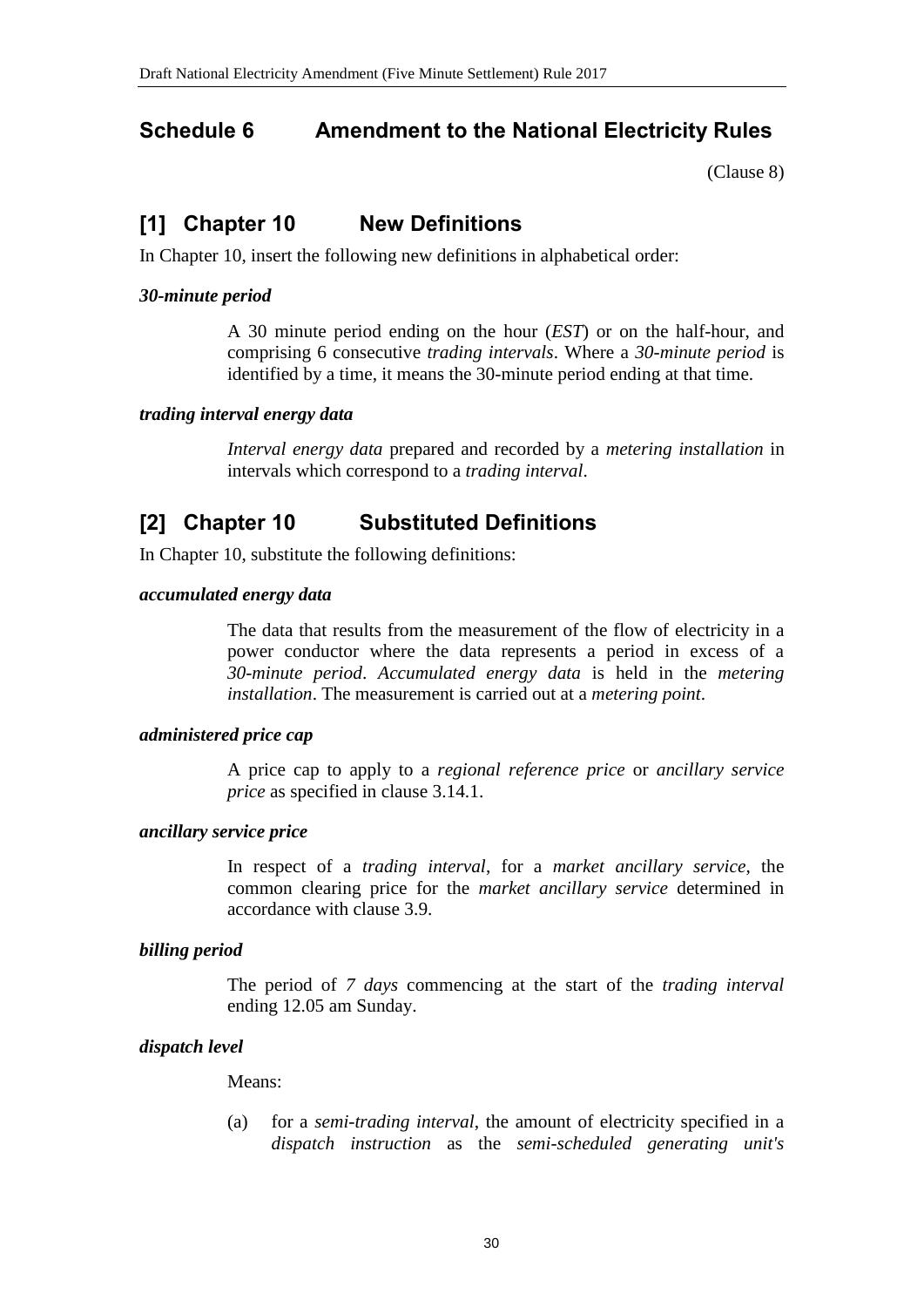maximum permissible *active power* at the end of the *trading interval* specified in the dispatch instruction; and

(b) for a non *semi-trading interval*, an estimate of the *active power* at the end of the *trading interval* specified in the *dispatch instruction*.

#### *interval energy data*

The data that results from the measurement of the flow of electricity in a power conductor where the data is prepared and recorded by the *metering installation* in intervals which:

- (a) for types 1, 2 and 3 *metering installations* and type 4 *metering installations* to which clauses 7.8.2(b1) and 7.8.2A apply, correspond to a *trading interval* or are submultiples of a *trading interval*; and
- (b) for all other type 4 *metering installations* and types 4A and 5 *metering installations*, correspond to a *30-minute period* or are submultiples of a *30-minute period*.

Interval energy data is held in the *metering installation*.

#### *intervention pricing interval*

A *trading interval* declared by *AEMO* to be an *intervention pricing interval* in accordance with clause 3.9.3.

#### *late rebidding period*

In respect of a trading interval, the period beginning 30 minutes before the commencement of the trading interval.

#### *non semi-dispatch interval*

For a *semi-scheduled generating unit*, a *trading interval* other than a *semi-dispatch interval*.

#### *semi-dispatch interval*

For a *semi-scheduled generating unit*, a *trading interval* for which either:

- (a) a *network constraint* would be violated if the *semi-scheduled generating unit*'s *generation* were to exceed the *dispatch level* specified in the related *dispatch instruction* at the end of the *trading interval*; or
- (b) the *dispatch level* specified in that *dispatch instruction* is less than the *unconstrained intermittent generation forecast* at the end of the *trading interval*,

and which is notified by *AEMO* in that *dispatch instruction* to be a *semi-dispatch interval*.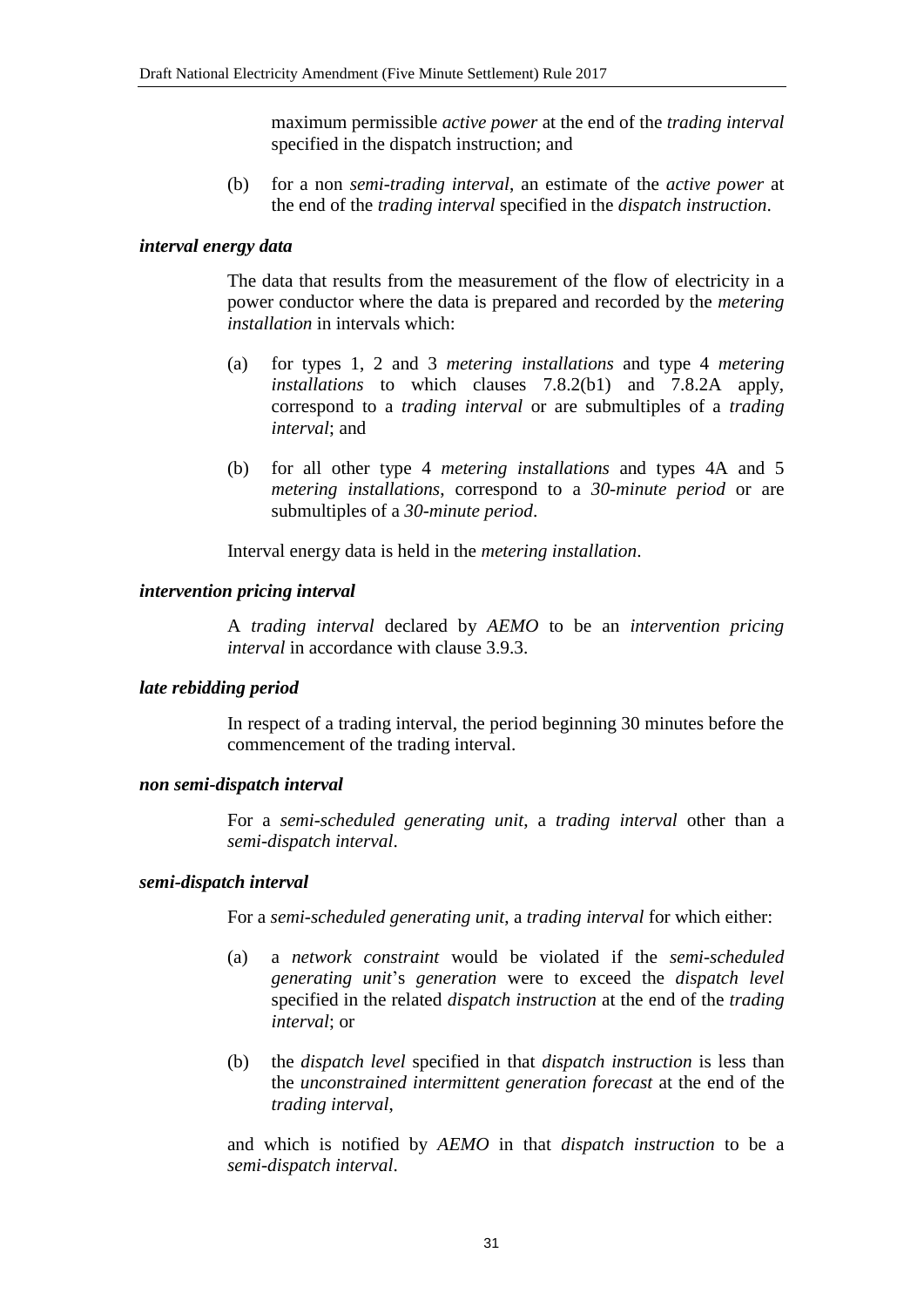#### *spot price forecast*

A forecast of the *spot price* published by *AEMO* in accordance with clause 3.13.4.

#### *trading day*

The 24 hour period commencing at 4.00 am (*EST*) and finishing at 4.00 am on the following *day*.

#### *trading interval*

A 5 minute period ending on the hour (*EST*) and each continuous period of 5 minutes thereafter and, where identified by a time, means the 5 minute period ending at that time.

## **[3] Chapter 10 Omitted Definitions**

Omit the definitions of "*dispatch interval*", "*dispatch price*", "*intervention price dispatch interval*", .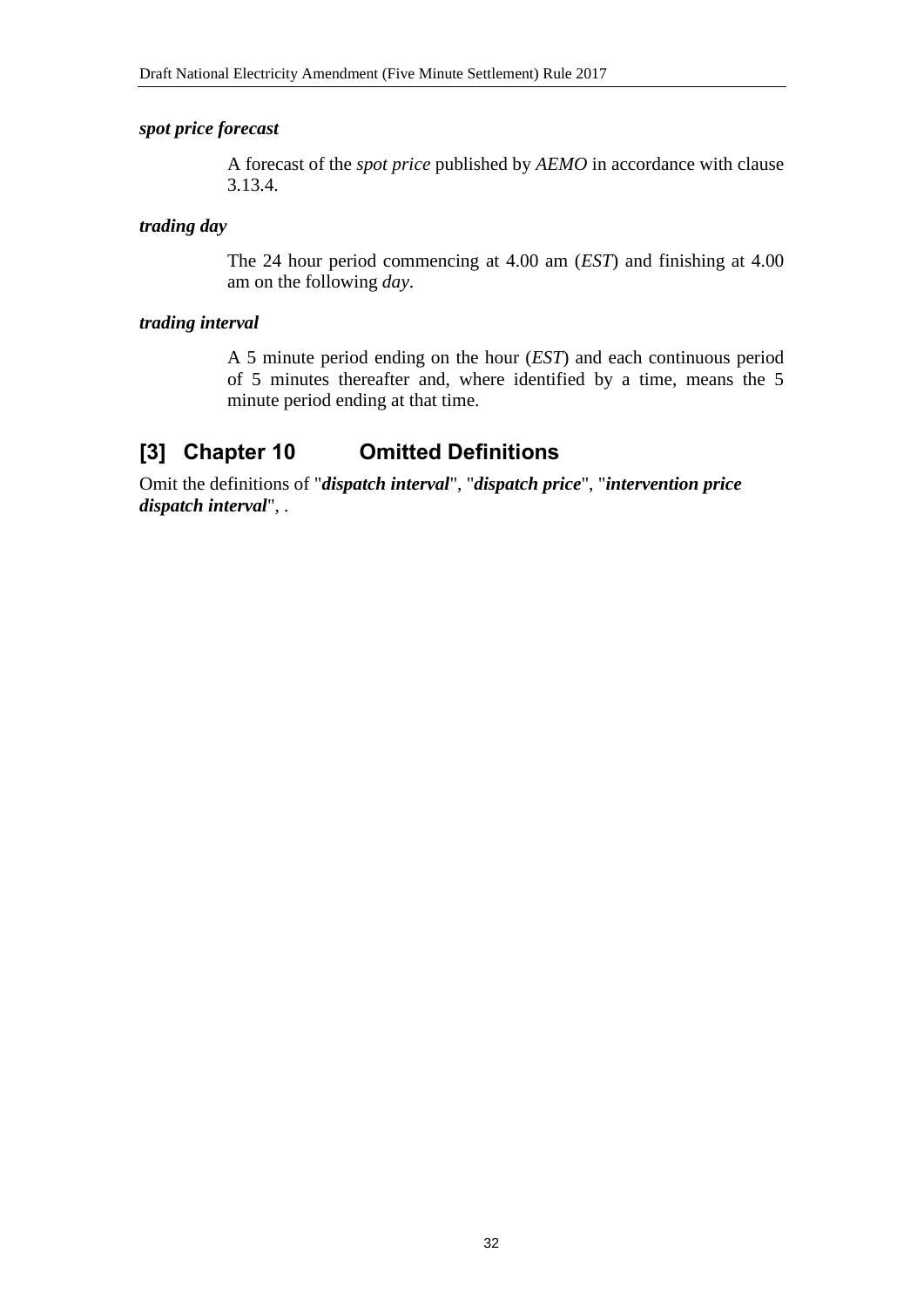#### <span id="page-32-0"></span>**Schedule 7 Savings and Transitional Amendments to the National Electricity Rules**

[\(Clause 9\)](#page-1-6)

#### **[1] Chapter 11 Savings and Transitional Amendments to the National Electricity Rules**

After Part ZZZA, insert:

#### **Part ZZB Five Minute Settlement**

**11.100 Rules consequential on the making of the National Electricity Amendment (Five Minute Settlement) Rule 2017**

#### **11.100.1 Definitions**

For the purposes of this rule 11.100:

**Amending Rule** means the National Electricity Amendment (Five Minute Settlement) Rule 2017.

**commencement date** means 1 July 2021.

**new Chapter 7** means Chapter 7 of the *Rules* as in force immediately after the commencement date.

**new Chapter 10** means Chapter 10 of the *Rules* as in force immediately after the commencement date.

**new clause 3.8.9** means clause 3.8.9 of the *Rules* as in force immediately after the commencement date.

**new clause 3.13.4(l1)** means clause 3.13.4(l1) of the *Rules* as in force immediately after the commencement date.

**new clause 7.8.2(a2)** means clause 7.8.2(a2) of the *Rules* as in force immediately after the commencement date.

**new clause 7.8.2(b1)** means clause 7.8.2(b1) of the *Rules* as in force immediately after the commencement date.

**new clause 7.8.2A** means clause 7.8.2A of the *Rules* as in force immediately after the commencement date.

**old Chapter 3** means Chapter 3 of the *Rules* and all related definitions in the Rules as in force immediately prior to the commencement date.

**old clause 3.8.9** means clause 3.8.9 of the *Rules* as in force immediately prior to the commencement date.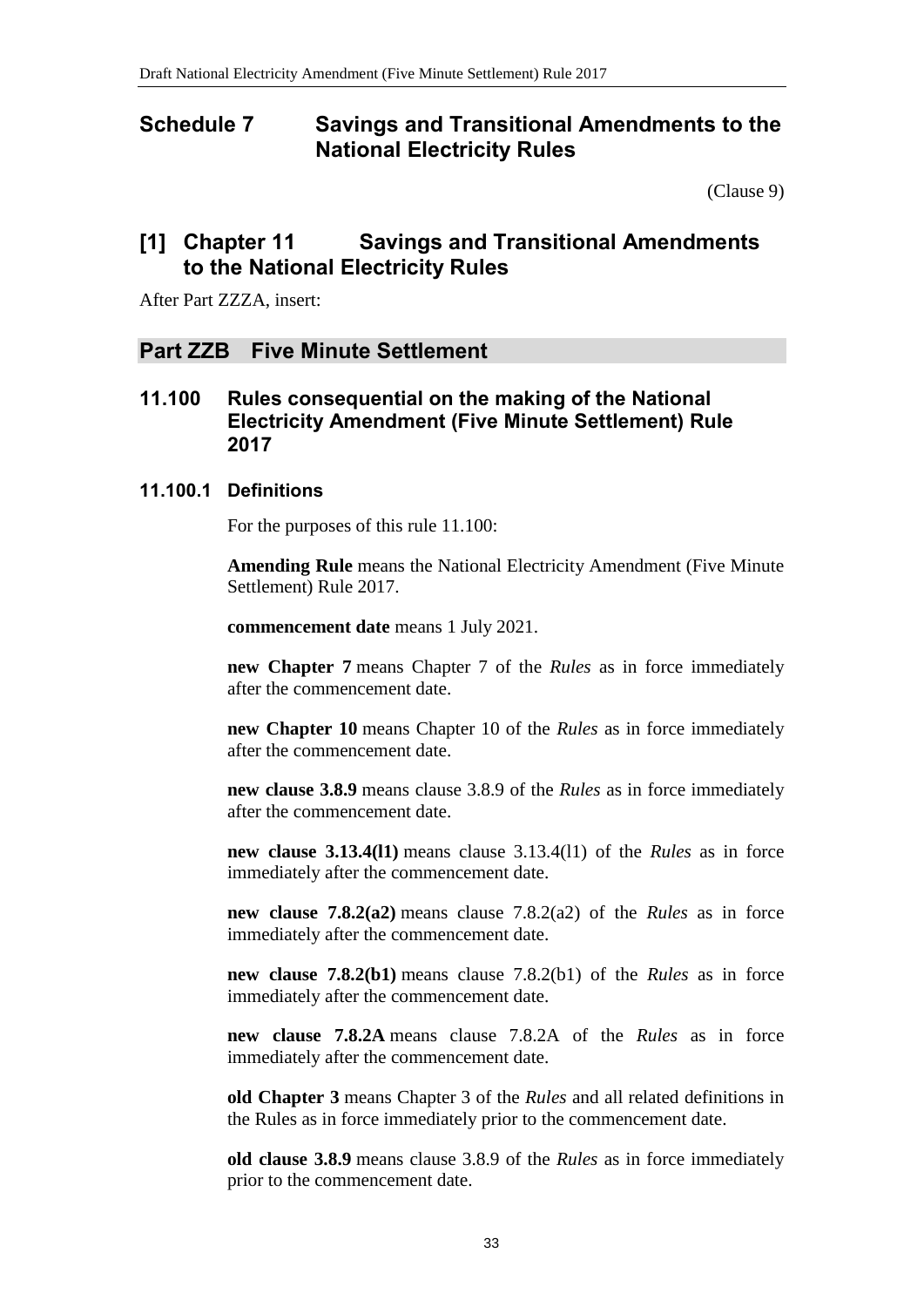#### **11.100.2 Amendments to procedures**

- (a) By 1 December 2020, *AEMO* must review and where necessary amend and *publish* the following documents to apply from the commencement date to take into account the Amending Rule:
	- (1) the credit limit procedures in accordance with clause 3.3.8;
	- (2) the *spot market* operations timetable in accordance with clause 3.4.3;
	- (3) the automated procedures relating to dispatch intervals subject to review in accordance with clause 3.9.2B;
	- (4) the methodology for determining *dispatch prices* and *ancillary services prices* in the event of intervention by *AEMO* in accordance with clause 3.9.3;
	- (5) the *reliability standards and settings guidelines*;
	- (6) the estimated price methodology and estimated price schedules for periods of market suspension in accordance with clause 3.14.5;
	- (7) the *reallocation procedures*;
	- (8) the *settlement residue* auction rules in accordance with clause 3.18.3;
	- (9) the methodology relating to dispatch pricing for unscheduled reserve price contracts in accordance with clause 3.20.4;
	- (10) the procedures relating to the exercise of the RERT in accordance with clause 3.20.7;
	- (11) the procedures maintained under clause 7.8.3(b) in respect of the *minimum services specification*;
	- (12) the *meter churn procedures* in accordance with clause 7.8.9;
	- (13) the *metering data provision procedures*;
	- (14) the *Market Settlement and Transfer Solution Procedures*;
	- (15) the *metrology procedure*; and
	- (16) the *service level procedures*.
- (b) The *Information Exchange Committee* must make an *Information Exchange Committee Recommendation* to change the *B2B Procedures* (**B2B Recommendation**) to take into account the Amending Rule by 3 December 2018.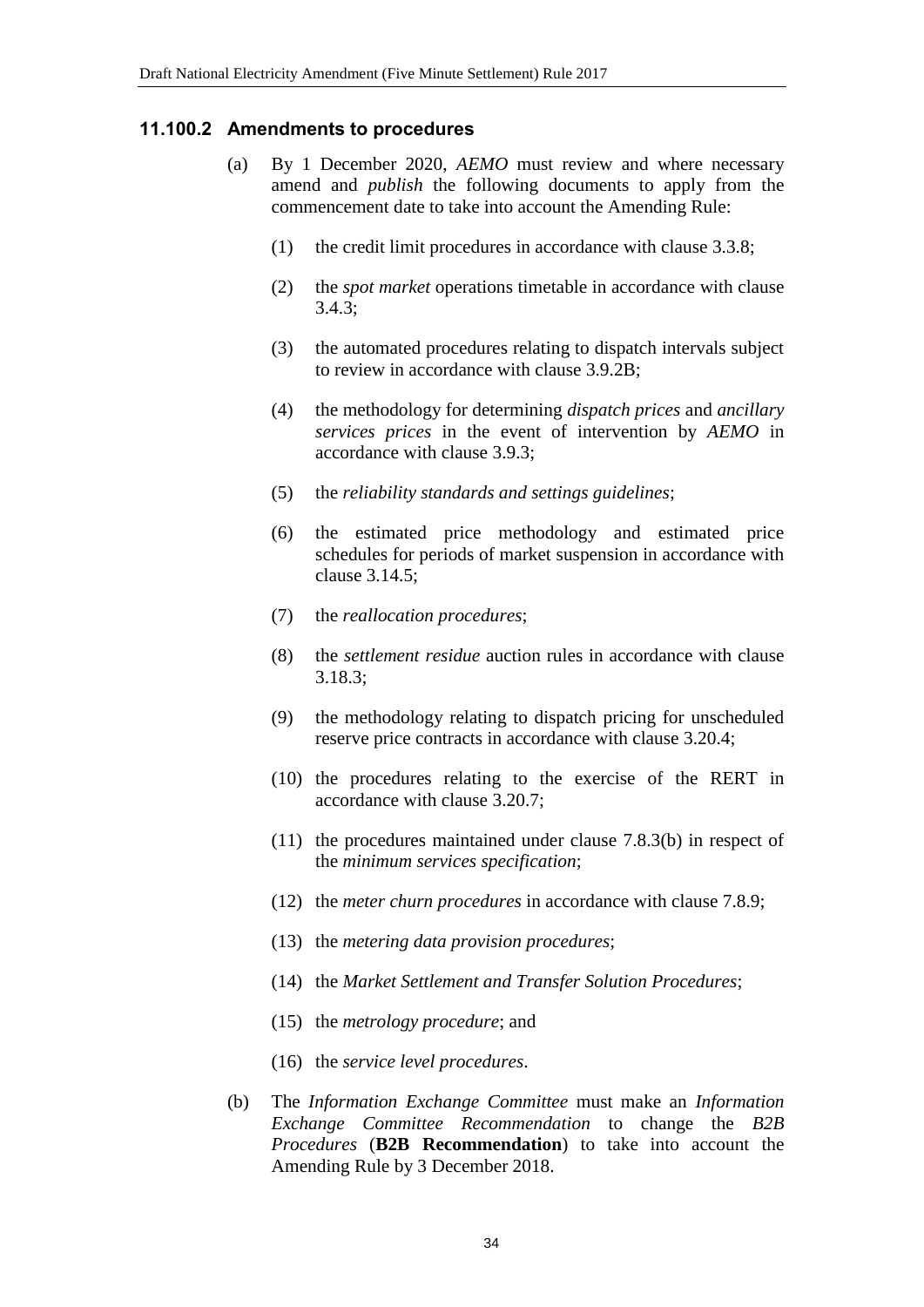- (c) Subject to clause 7.17.5(b), *AEMO* must *publish* the *B2B Procedures* in accordance with the *B2B Recommendation* within 10 *business days* of the *Information Exchange Committee* making the B2B Recommendation.
- (d) By 1 December 2020, the *AER* must amend and *publish* the following documents to apply from the commencement date to take into account the Amending Rule:
	- (1) the methodology relating to the *distribution loss factor* in accordance with clause 3.6.3;
	- (2) guidelines maintained under clause 3.8.22 in respect of *rebidding*; and
	- (3) criteria that the *AER* will use to determine whether there is a significant variation between the *spot price forecast* and the actual *spot price* in accordance with clause 3.13.7.

#### **11.100.3 Exemption for type 4 metering installations installed prior to 1 December 2018**

Subject to new clause 7.8.2(b1), from the commencement date, type 4 *metering installations* that were installed prior to 1 December 2018 do not have to be capable of recording and providing, or configured to record and provide, *trading interval energy data* (as defined under new Chapter 10) until they are replaced in accordance with new clause 7.8.2A.

#### **11.100.4 New and replacement meters**

From 1 December 2018 until the commencement date, the *Metering Coordinator* at a *connection point* must ensure that all new and replacement *metering installations* must be capable of recording and providing, and configured to record and provide, *trading interval energy data* as defined under new Chapter 10.

#### **11.100.5 Exemption from meter data storage requirements**

By 1 December 2020, *AEMO* must *establish* and *publish* the procedure required by new clause 7.8.2(a2) in respect of exemptions from data storage requirements.

#### **11.100.6 Default offers and bids submitted prior to the commencement date**

Any *dispatch offer* or *dispatch bid* submitted pursuant to old clause 3.8.9 for a *trading interval* prior to the commencement date will, from the commencement date, be deemed to be 6 equal *dispatch offers* or *dispatch bids* submitted in respect of the 6 consecutive *trading intervals* within the relevant *30-minute period* until such time as that *dispatch offer* or *dispatch bid* is resubmitted under new clause 3.8.9.